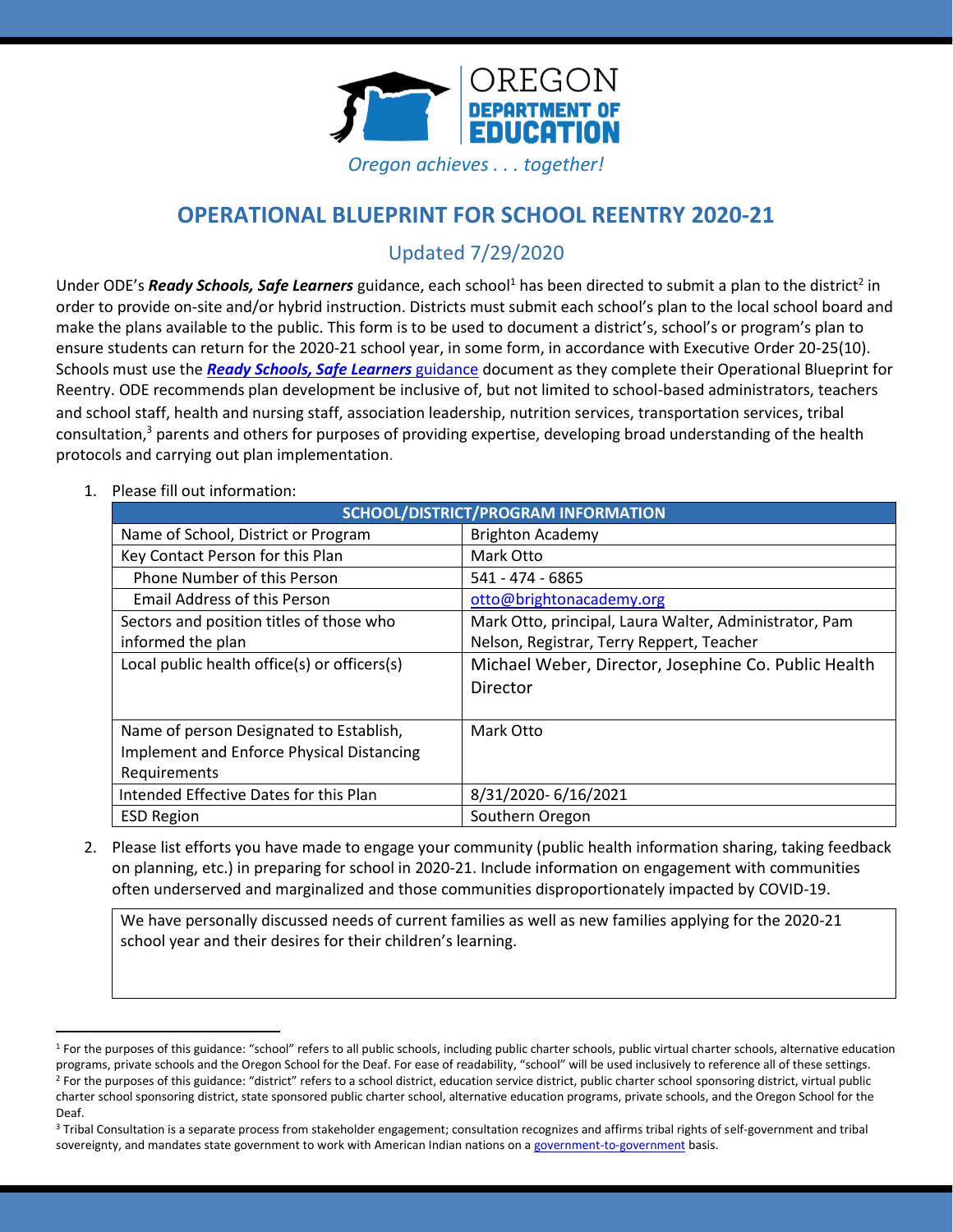3. Indicate which instructional model will be used.

*Select One:* ☒ **On-Site Learning** ☐ **Hybrid Learning** ☐ **Comprehensive Distance Learning**

- 4. If you selected Comprehensive Distance Learning, you only have to fill out the green portion of the Operational Blueprint for Reentry (i.e., page 2 in the initial template).
- 5. If you selected On-Site Learning or Hybrid Learning, you have to fill out the blue portion of the Operational Blueprint for Reentry (i.e., pages 3-16 in the initial template) an[d submit](https://app.smartsheet.com/b/form/a4dedb5185d94966b1dffc75e4874c8a) online. [\(https://app.smartsheet.com/b/form/a4dedb5185d94966b1dffc75e4874c8a\)](https://app.smartsheet.com/b/form/a4dedb5185d94966b1dffc75e4874c8a) by August 17, 2020 or prior to the beginning of the 2020-21 school year.
- \* **Note:** Private schools are required to comply with only sections 1-3 of the *Ready Schools, Safe Learners* guidance.

### **REQUIREMENTS FOR COMPREHENSIVE DISTANCE LEARNING OPERATIONAL BLUEPRINT**

*This section must be completed by any school that is seeking to provide instruction through Comprehensive Distance Learning. For Private Schools, completing this section is optional (not required). Schools providing On-Site or Hybrid Instructional Models do not need to complete this section.*

**Describe why you are selecting Comprehensive Distance Learning as the school's Instructional Model for the effective dates of this plan.**

**In completing this portion of the Blueprint you are attesting that you have reviewed the Comprehensive Distance Learning Guidance. [Here is](https://www.oregon.gov/ode/students-and-family/healthsafety/Documents/Comprehensive%20Distance%20Learning%20Requirements%20Review.pdf)  [a link to the overview of CDL Requirements.](https://www.oregon.gov/ode/students-and-family/healthsafety/Documents/Comprehensive%20Distance%20Learning%20Requirements%20Review.pdf) Please name any requirements you need ODE to review for any possible flexibility or waiver.** 

**Describe the school's plan, including the anticipated timeline, for returning to Hybrid Learning or On-Site Learning consistent with the** *Ready Schools, Safe Learners* **guidance.**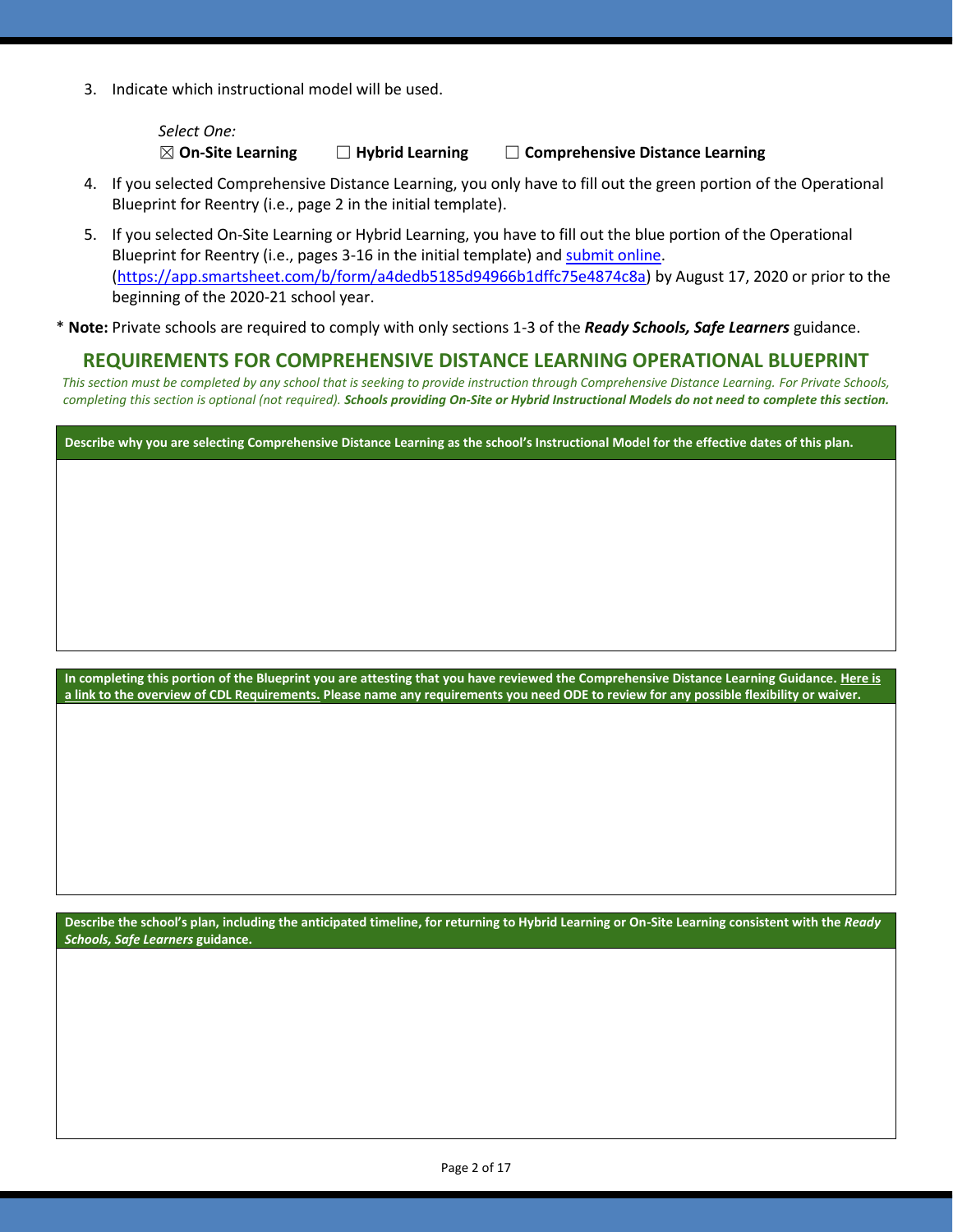*The remainder of this operational blueprint is not applicable to schools operating a Comprehensive Distance Learning Model.*

## **ESSENTIAL REQUIREMENTS FOR HYBRID / ON-SITE OPERATIONAL BLUEPRINT**

*This section must be completed by any school that is providing instruction through On-Site or Hybrid Instructional Models. Schools providing Comprehensive Distance Learning Instructional Models do not need to complete this section.*



# **1. Public Health Protocols**

|             | 1a. COMMUNICABLE DISEASE MANAGEMENT PLAN FOR COVID-19                                                                                                                                                                                                                                                                                                                                                                                                                                                                                                                                                                                                                                                                                                                                 |                                                                         |  |
|-------------|---------------------------------------------------------------------------------------------------------------------------------------------------------------------------------------------------------------------------------------------------------------------------------------------------------------------------------------------------------------------------------------------------------------------------------------------------------------------------------------------------------------------------------------------------------------------------------------------------------------------------------------------------------------------------------------------------------------------------------------------------------------------------------------|-------------------------------------------------------------------------|--|
|             | <b>OHA/ODE Requirements</b>                                                                                                                                                                                                                                                                                                                                                                                                                                                                                                                                                                                                                                                                                                                                                           | <b>Hybrid/Onsite Plan</b>                                               |  |
| $\boxtimes$ | Implement measures to limit the spreads of COVID-19 within the                                                                                                                                                                                                                                                                                                                                                                                                                                                                                                                                                                                                                                                                                                                        | Currently working with school health official to update Communicable    |  |
|             | school setting.                                                                                                                                                                                                                                                                                                                                                                                                                                                                                                                                                                                                                                                                                                                                                                       | Disease Management Plan to include requirements for Covid-19.           |  |
| $\boxtimes$ | Update written Communicable Disease Management Plan to                                                                                                                                                                                                                                                                                                                                                                                                                                                                                                                                                                                                                                                                                                                                |                                                                         |  |
|             | specifically address the prevention of the spread of COVID-19.                                                                                                                                                                                                                                                                                                                                                                                                                                                                                                                                                                                                                                                                                                                        | Our students will be staying in a homeroom for all classes except       |  |
| ⊠           | Designate a person at each school to establish, implement and                                                                                                                                                                                                                                                                                                                                                                                                                                                                                                                                                                                                                                                                                                                         | physical education and science. We will practice physical distancing.   |  |
|             | enforce physical distancing requirements, consistent with this                                                                                                                                                                                                                                                                                                                                                                                                                                                                                                                                                                                                                                                                                                                        | Students and staff will wear face coverings (except students with       |  |
|             | guidance and other guidance from OHA.                                                                                                                                                                                                                                                                                                                                                                                                                                                                                                                                                                                                                                                                                                                                                 | disabilities that prevent them from wearing a mask). Proper             |  |
| $\boxtimes$ | Include names of the LPHA staff, school nurses, and other medical                                                                                                                                                                                                                                                                                                                                                                                                                                                                                                                                                                                                                                                                                                                     | handwashing techniques will be taught and modeled.                      |  |
|             | experts who provided support and resources to the district/school                                                                                                                                                                                                                                                                                                                                                                                                                                                                                                                                                                                                                                                                                                                     |                                                                         |  |
|             | policies and plans. Review relevant local, state, and national                                                                                                                                                                                                                                                                                                                                                                                                                                                                                                                                                                                                                                                                                                                        | Classrooms, bathrooms and offices will be cleaned and sanitized at the  |  |
|             | evidence to inform plan.                                                                                                                                                                                                                                                                                                                                                                                                                                                                                                                                                                                                                                                                                                                                                              | end of each instructional day.                                          |  |
| ⊠           | Process and procedures established to train all staff in sections 1 -                                                                                                                                                                                                                                                                                                                                                                                                                                                                                                                                                                                                                                                                                                                 |                                                                         |  |
|             | 3 of the Ready Schools, Safe Learners guidance. Consider                                                                                                                                                                                                                                                                                                                                                                                                                                                                                                                                                                                                                                                                                                                              | Students' temperatures will be taken before entering their homeroom     |  |
|             | conducting the training virtually, or, if in-person, ensure physical                                                                                                                                                                                                                                                                                                                                                                                                                                                                                                                                                                                                                                                                                                                  | every morning.                                                          |  |
|             | distancing is maintained to the maximum extent possible.                                                                                                                                                                                                                                                                                                                                                                                                                                                                                                                                                                                                                                                                                                                              |                                                                         |  |
| $\boxtimes$ | Protocol to notify the local public health authority (LPHA Directory                                                                                                                                                                                                                                                                                                                                                                                                                                                                                                                                                                                                                                                                                                                  | Students that appear symptomatic will be directed to the office,        |  |
|             | by County) of any confirmed COVID-19 cases among students or                                                                                                                                                                                                                                                                                                                                                                                                                                                                                                                                                                                                                                                                                                                          | where they will be isolated until such time that they can be picked up. |  |
|             | staff.                                                                                                                                                                                                                                                                                                                                                                                                                                                                                                                                                                                                                                                                                                                                                                                |                                                                         |  |
| ⊠           | Plans for systematic disinfection of classrooms, offices, bathrooms                                                                                                                                                                                                                                                                                                                                                                                                                                                                                                                                                                                                                                                                                                                   |                                                                         |  |
|             | and activity areas.                                                                                                                                                                                                                                                                                                                                                                                                                                                                                                                                                                                                                                                                                                                                                                   |                                                                         |  |
| ⊠           | Process to report to the LPHA any cluster of any illness among staff                                                                                                                                                                                                                                                                                                                                                                                                                                                                                                                                                                                                                                                                                                                  |                                                                         |  |
|             | or students.                                                                                                                                                                                                                                                                                                                                                                                                                                                                                                                                                                                                                                                                                                                                                                          |                                                                         |  |
| $\boxtimes$ | Protocol to cooperate with the LPHA recommendations and                                                                                                                                                                                                                                                                                                                                                                                                                                                                                                                                                                                                                                                                                                                               |                                                                         |  |
|             | provide all logs and information in a timely manner.                                                                                                                                                                                                                                                                                                                                                                                                                                                                                                                                                                                                                                                                                                                                  |                                                                         |  |
| ⊠           | Protocol for screening students and staff for symptoms (see                                                                                                                                                                                                                                                                                                                                                                                                                                                                                                                                                                                                                                                                                                                           |                                                                         |  |
|             | section 1f of the Ready Schools, Safe Learners guidance).                                                                                                                                                                                                                                                                                                                                                                                                                                                                                                                                                                                                                                                                                                                             |                                                                         |  |
| ⊠           | Protocol to isolate any ill or exposed persons from physical contact                                                                                                                                                                                                                                                                                                                                                                                                                                                                                                                                                                                                                                                                                                                  |                                                                         |  |
|             | with others.                                                                                                                                                                                                                                                                                                                                                                                                                                                                                                                                                                                                                                                                                                                                                                          |                                                                         |  |
| ⊠           | Protocol for communicating potential COVID-19 cases to the                                                                                                                                                                                                                                                                                                                                                                                                                                                                                                                                                                                                                                                                                                                            |                                                                         |  |
|             | school community and other stakeholders (see section 1e of the                                                                                                                                                                                                                                                                                                                                                                                                                                                                                                                                                                                                                                                                                                                        |                                                                         |  |
|             | Ready Schools, Safe Learners guidance).                                                                                                                                                                                                                                                                                                                                                                                                                                                                                                                                                                                                                                                                                                                                               |                                                                         |  |
| $\boxtimes$ | Create a system for maintaining daily logs for each student/cohort                                                                                                                                                                                                                                                                                                                                                                                                                                                                                                                                                                                                                                                                                                                    |                                                                         |  |
|             |                                                                                                                                                                                                                                                                                                                                                                                                                                                                                                                                                                                                                                                                                                                                                                                       |                                                                         |  |
|             |                                                                                                                                                                                                                                                                                                                                                                                                                                                                                                                                                                                                                                                                                                                                                                                       |                                                                         |  |
|             |                                                                                                                                                                                                                                                                                                                                                                                                                                                                                                                                                                                                                                                                                                                                                                                       |                                                                         |  |
|             |                                                                                                                                                                                                                                                                                                                                                                                                                                                                                                                                                                                                                                                                                                                                                                                       |                                                                         |  |
|             |                                                                                                                                                                                                                                                                                                                                                                                                                                                                                                                                                                                                                                                                                                                                                                                       |                                                                         |  |
|             |                                                                                                                                                                                                                                                                                                                                                                                                                                                                                                                                                                                                                                                                                                                                                                                       |                                                                         |  |
|             |                                                                                                                                                                                                                                                                                                                                                                                                                                                                                                                                                                                                                                                                                                                                                                                       |                                                                         |  |
|             |                                                                                                                                                                                                                                                                                                                                                                                                                                                                                                                                                                                                                                                                                                                                                                                       |                                                                         |  |
|             |                                                                                                                                                                                                                                                                                                                                                                                                                                                                                                                                                                                                                                                                                                                                                                                       |                                                                         |  |
|             |                                                                                                                                                                                                                                                                                                                                                                                                                                                                                                                                                                                                                                                                                                                                                                                       |                                                                         |  |
|             |                                                                                                                                                                                                                                                                                                                                                                                                                                                                                                                                                                                                                                                                                                                                                                                       |                                                                         |  |
|             |                                                                                                                                                                                                                                                                                                                                                                                                                                                                                                                                                                                                                                                                                                                                                                                       |                                                                         |  |
|             |                                                                                                                                                                                                                                                                                                                                                                                                                                                                                                                                                                                                                                                                                                                                                                                       |                                                                         |  |
| ⊔           | for the purposes of contact tracing. This system needs to be made<br>in consultation with a school/district nurse or an LPHA official.<br>Sample logs are available as a part of the Oregon School Nurses<br><b>Association COVID-19 Toolkit.</b><br>If a student(s) is part of a stable cohort (a group of<br>٠<br>students that are consistently in contact with each other<br>or in multiple cohort groups) that conform to the<br>requirements of cohorting (see section 1d of the Ready<br>Schools, Safe Learners guidance), the daily log may be<br>maintained for the cohort.<br>If a student(s) is not part of a stable cohort, then an<br>$\bullet$<br>individual student log must be maintained.<br>Required components of individual daily student/cohort logs<br>include: |                                                                         |  |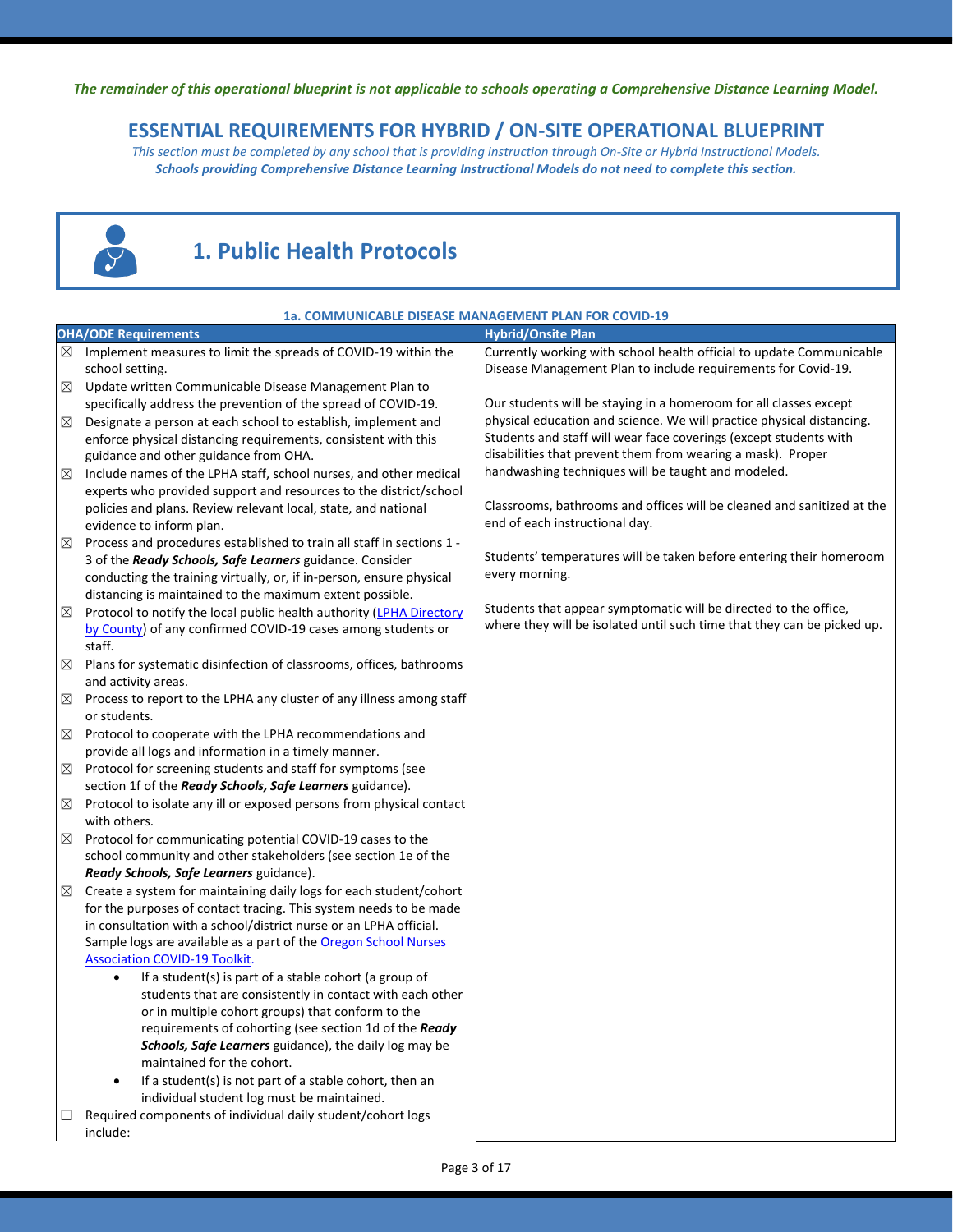| <b>OHA/ODE Requirements</b>                                             | <b>Hybrid/Onsite Plan</b> |
|-------------------------------------------------------------------------|---------------------------|
| Child's name                                                            |                           |
| Drop off/pick up time                                                   |                           |
| Parent/guardian name and emergency contact                              |                           |
| information                                                             |                           |
| All staff (including itinerant staff, district staff,                   |                           |
| substitutes, and guest teachers) names and phone                        |                           |
| numbers who interact with a stable cohort or individual                 |                           |
| student                                                                 |                           |
| Protocol to record/keep daily logs to be used for contact tracing<br>⊠  |                           |
| for a minimum of four weeks to assist the LPHA as needed.               |                           |
| Process to ensure that all itinerant and all district staff<br>⊠        |                           |
| (maintenance, administrative, delivery, nutrition, and any other        |                           |
| staff) who move between buildings keep a log or calendar with a         |                           |
| running four-week history of their time in each school building and     |                           |
| who they were in contact with at each site.                             |                           |
| Process to ensure that the school reports to and consults with the<br>⊠ |                           |
| LPHA regarding cleaning and possible classroom or program               |                           |
| closure if anyone who has entered school is diagnosed with COVID-       |                           |
| 19.                                                                     |                           |
| Protocol to respond to potential outbreaks (see section 3 of the<br>⊠   |                           |
| Ready Schools, Safe Learners guidance).                                 |                           |

|        |                                                                                                                                                                                                                                                                                                                                                                                                                                                                     | <b>1b. HIGH-RISK POPULATIONS</b>                                                                                                                                                                                                                                                                                                                                                                                         |
|--------|---------------------------------------------------------------------------------------------------------------------------------------------------------------------------------------------------------------------------------------------------------------------------------------------------------------------------------------------------------------------------------------------------------------------------------------------------------------------|--------------------------------------------------------------------------------------------------------------------------------------------------------------------------------------------------------------------------------------------------------------------------------------------------------------------------------------------------------------------------------------------------------------------------|
|        | <b>OHA/ODE Requirements</b>                                                                                                                                                                                                                                                                                                                                                                                                                                         | <b>Hybrid/Onsite Plan</b>                                                                                                                                                                                                                                                                                                                                                                                                |
| ⊠<br>⊠ | Serve students in high-risk population(s) whether learning is<br>happening through On-Site, Hybrid (partially On-Site and partially<br>Comprehensive Distance Learning models), or Comprehensive<br>Distance Learning models.<br><b>Medically Fragile, Complex and Nursing-Dependent Student</b><br><b>Requirements</b><br>All districts must account for students who have health conditions<br>that require additional nursing services. Oregon law (ORS 336.201) | Because of our size, we are capable of individual attention/learning.<br>We are able to meet the needs of staff and students that are high risk.<br>Staff:<br>*Vulnerable staff have the option of a leave of absence.<br>* Vulnerable staff also have the option to reevaluate their contractual<br>duties to lower risk interaction.<br>Students:<br>*All students identified as vulnerable will be enrolled in online |
|        | defines three levels of severity related to required nursing                                                                                                                                                                                                                                                                                                                                                                                                        | education                                                                                                                                                                                                                                                                                                                                                                                                                |
|        | services:<br>Medically Complex: Are students who may have an<br>1.<br>unstable health condition and who may require daily<br>professional nursing services.                                                                                                                                                                                                                                                                                                         |                                                                                                                                                                                                                                                                                                                                                                                                                          |
|        | Medically Fragile: Are students who may have a life-<br>2.<br>threatening health condition and who may require<br>immediate professional nursing services.<br>3.<br>Nursing-Dependent: Are students who have an unstable                                                                                                                                                                                                                                            |                                                                                                                                                                                                                                                                                                                                                                                                                          |
|        | or life-threatening health condition and who require<br>daily, direct, and continuous professional nursing<br>services.                                                                                                                                                                                                                                                                                                                                             |                                                                                                                                                                                                                                                                                                                                                                                                                          |
| ⊠      | Staff and school administrators, in partnership with school nurses,                                                                                                                                                                                                                                                                                                                                                                                                 |                                                                                                                                                                                                                                                                                                                                                                                                                          |
|        | or other school health providers, should work with                                                                                                                                                                                                                                                                                                                                                                                                                  |                                                                                                                                                                                                                                                                                                                                                                                                                          |
|        | interdisciplinary teams to address individual student needs. The<br>school registered nurse (RN) is responsible for nursing care                                                                                                                                                                                                                                                                                                                                    |                                                                                                                                                                                                                                                                                                                                                                                                                          |
|        | provided to individual students as outlined in ODE guidance and<br>state law:                                                                                                                                                                                                                                                                                                                                                                                       |                                                                                                                                                                                                                                                                                                                                                                                                                          |
|        | Communicate with parents and health care providers to<br>$\bullet$<br>determine return to school status and current needs of<br>the student.                                                                                                                                                                                                                                                                                                                        |                                                                                                                                                                                                                                                                                                                                                                                                                          |
|        | Coordinate and update other health services the student<br>$\bullet$<br>may be receiving in addition to nursing services. This<br>may include speech language pathology, occupational<br>therapy, physical therapy, as well as behavioral and                                                                                                                                                                                                                       |                                                                                                                                                                                                                                                                                                                                                                                                                          |
|        | mental health services.                                                                                                                                                                                                                                                                                                                                                                                                                                             |                                                                                                                                                                                                                                                                                                                                                                                                                          |
|        | Modify Health Management Plans, Care Plans, IEPs, or<br>$\bullet$                                                                                                                                                                                                                                                                                                                                                                                                   |                                                                                                                                                                                                                                                                                                                                                                                                                          |
|        | 504 or other student-level medical plans, as indicated, to<br>address current health care considerations.                                                                                                                                                                                                                                                                                                                                                           |                                                                                                                                                                                                                                                                                                                                                                                                                          |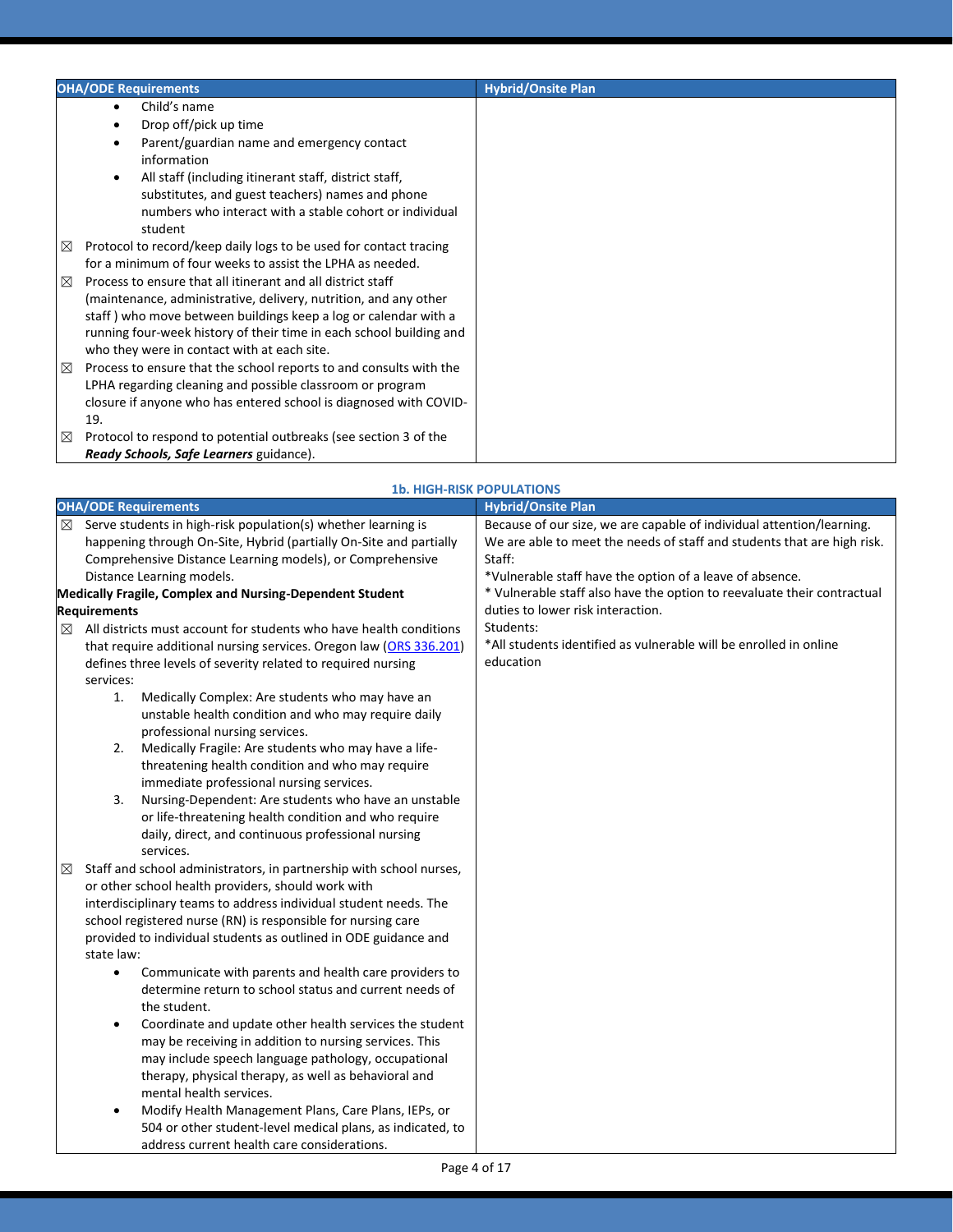| <b>OHA/ODE Requirements</b>                                         | <b>Hybrid/Onsite Plan</b> |
|---------------------------------------------------------------------|---------------------------|
| The RN practicing in the school setting should be<br>$\bullet$      |                           |
| supported to remain up to date on current guidelines                |                           |
| and access professional support such as evidence-based              |                           |
| resources from the Oregon School Nurses Association.                |                           |
| Service provision should consider health and safety as<br>$\bullet$ |                           |
| well as legal standards.                                            |                           |
| Work with an interdisciplinary team to meet<br>$\bullet$            |                           |
| requirements of ADA and FAPE.                                       |                           |
| High-risk individuals may meet criteria for exclusion<br>$\bullet$  |                           |
| during a local health crisis.                                       |                           |
| Refer to updated state and national guidance and<br>$\bullet$       |                           |
| resources such as:                                                  |                           |
| U.S. Department of Education Supplemental<br>$\circ$                |                           |
| Fact Sheet: Addressing the Risk of COVID-19 in                      |                           |
| Preschool, Elementary and Secondary Schools                         |                           |
| While Serving Children with Disabilities from                       |                           |
| March 21, 2020.                                                     |                           |
| ODE guidance updates for Special Education.<br>$\circ$              |                           |
| Example from March 11, 2020.                                        |                           |
| OAR 581-015-2000 Special Education, requires<br>$\circ$             |                           |
| districts to provide 'school health services and                    |                           |
| school nurse services' as part of the 'related                      |                           |
| services' in order 'to assist a child with a                        |                           |
| disability to benefit from special education.'                      |                           |
| OAR 333-019-0010 Public Health: Investigation<br>$\circ$            |                           |
| and Control of Diseases: General Powers and                         |                           |
| Responsibilities, outlines authority and                            |                           |
| responsibilities for school exclusion.                              |                           |

#### **1c. PHYSICAL DISTANCING**

|             | <b>OHA/ODE Requirements</b>                                          | <b>Hybrid/Onsite Plan</b> |
|-------------|----------------------------------------------------------------------|---------------------------|
| $\boxtimes$ | Establish a minimum of 35 square feet per person when                | Room capacities:          |
|             | determining room capacity. Calculate only with usable classroom      |                           |
|             | space, understanding that desks and room set-up will require use     | Pre-k room: 18            |
|             | of all space in the calculation. This also applies for professional  | Kindergarten: 20          |
|             | development and staff gatherings.                                    | $1st/2^{nd}$ : 24         |
| $\boxtimes$ | Support physical distancing in all daily activities and instruction, | $3rd/4th$ : 18            |
|             | maintaining at least six feet between individuals to the maximum     | Literature: 24            |
|             | extent possible.                                                     | Gym classroom: 19         |
| 区           | Minimize time standing in lines and take steps to ensure that six    | Mrs Reppert: 20           |
|             | feet of distance between students is maintained, including marking   | Activity room:26          |
|             | spacing on floor, one-way traffic flow in constrained spaces, etc.   | Café (student's area): 13 |
| $\boxtimes$ | Schedule modifications to limit the number of students in the        | Science: 16               |
|             | building (e.g., rotating groups by days or location, staggered       | Art: 9                    |
|             | schedules to avoid hallway crowding and gathering).                  | Media Lab: 7              |
| $\boxtimes$ | Plan for students who will need additional support in learning how   |                           |
|             | to maintain physical distancing requirements. Provide instruction;   |                           |
|             | don't employ punitive discipline.                                    |                           |
| $\boxtimes$ | Staff should maintain physical distancing during all staff meetings  |                           |
|             | and conferences, or consider remote web-based meetings.              |                           |

|   | <b>1d. COHORTING</b>                                                                                                                                                              |                                                                                                        |  |
|---|-----------------------------------------------------------------------------------------------------------------------------------------------------------------------------------|--------------------------------------------------------------------------------------------------------|--|
|   | <b>OHA/ODE Requirements</b>                                                                                                                                                       | <b>Hybrid/Onsite Plan</b>                                                                              |  |
| ⊠ | Where feasible, establish stable cohorts: groups should be no<br>larger than can be accommodated by the space available to<br>provide 35 square feet per person, including staff. | Tracking attendance daily within cohorts.                                                              |  |
|   | The smaller the cohort, the less risk of spreading disease.<br>٠<br>As cohort groups increase in size, the risk of spreading<br>disease increases.                                | Transportation not done by the school so this will be individual<br>families bringing their child/ren. |  |
| ⊠ | Students cannot be part of any single cohort, or part of multiple<br>cohorts that exceed a total of 100 people within the educational                                             | Each grade group will be their own cohort and will maintain<br>throughout the school year.             |  |

# **1d. COHORTING**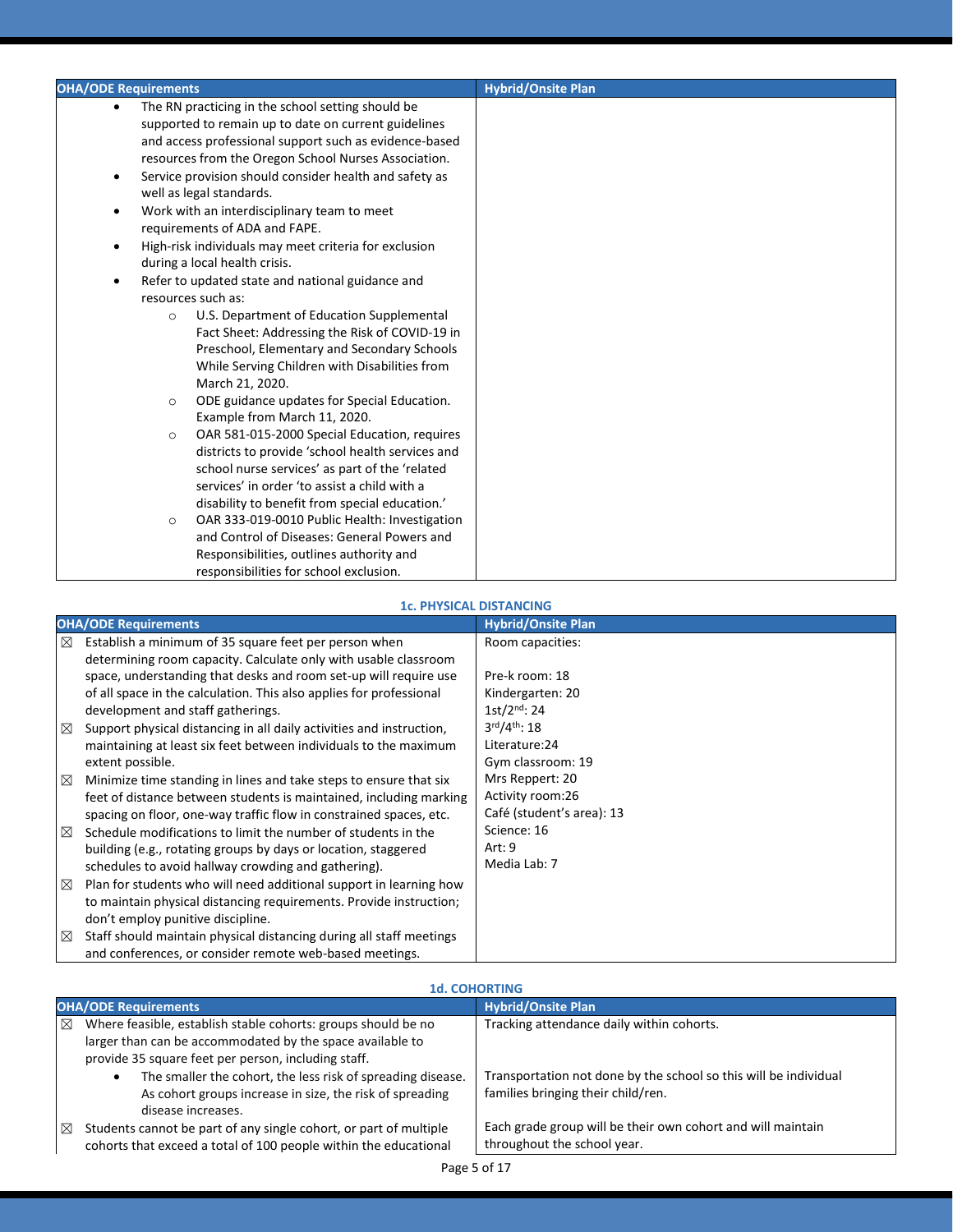|             | <b>OHA/ODE Requirements</b>                                                                                                                                                 | <b>Hybrid/Onsite Plan</b>                                                            |
|-------------|-----------------------------------------------------------------------------------------------------------------------------------------------------------------------------|--------------------------------------------------------------------------------------|
|             | week. Schools should plan to limit cohort sizes to allow for<br>efficient contact-tracing and minimal risk for exposure.                                                    |                                                                                      |
| ⊠           | Each school must have a system for daily logs to ensure contract                                                                                                            |                                                                                      |
|             | tracing among the cohort (see section 1a of the <b>Ready Schools</b> ,<br>Safe Learners guidance).                                                                          |                                                                                      |
| $\boxtimes$ | Minimize interaction between students in different stable cohorts<br>(e.g., access to restrooms, activities, common areas). Provide                                         | Recess and lunch will be one cohort at a time.                                       |
|             | access to All Gender/Gender Neutral restrooms.                                                                                                                              | Each cohort will be assigned separate restroom facilities.                           |
| ⊠           | Cleaning and wiping surfaces (e.g., desks, door handles, etc.) must<br>be maintained between multiple student uses, even in the same<br>cohort.                             | Cohort teachers will be responsible for disinfecting their individual<br>classrooms. |
| ⊠           | Design cohorts such that all students (including those protected<br>under ADA and IDEA) maintain access to general education, grade<br>level learning standards, and peers. |                                                                                      |
| ⊠           | Staff who interact with multiple stable cohorts must wash/sanitize<br>their hands between interactions with different stable cohorts.                                       |                                                                                      |

#### **1e. PUBLIC HEALTH COMMUNICATION**

|   | <b>OHA/ODE Requirements</b>                                         | <b>Hybrid/Onsite Plan</b>           |
|---|---------------------------------------------------------------------|-------------------------------------|
| ⊠ | Communicate to staff at the start of On-Site instruction and at     | Develop a return to school protocol |
|   | periodic intervals explaining infection control measures that are   | Return to school letter to parents  |
|   | being implemented to prevent spread of disease.                     | Return to work letter to staff      |
| ⊠ | Develop protocols for communicating with students, families and     |                                     |
|   | staff who have come into close contact with a confirmed case.       |                                     |
|   | The definition of exposure is being within 6 feet of a<br>$\bullet$ |                                     |
|   | COVID-19 case for 15 minutes (or longer).                           |                                     |
| ⊠ | Develop protocols for communicating immediately with staff,         |                                     |
|   | families, and the community when a new case(s) of COVID-19 is       |                                     |
|   | diagnosed in students or staff members, including a description of  |                                     |
|   | how the school or district is responding.                           |                                     |
| ⊠ | Provide all information in languages and formats accessible to the  |                                     |
|   | school community.                                                   |                                     |

|                                                                                                                                                                                                                                                                                                                                                                                                                                                                                                                                                                                                                                                                                                                                                                                                                                                                                                                                                                                                                                                                                                                                                                                                                           | <b>1f. ENTRY AND SCREENING</b>                                                                                                                                                                                                                                                                                                                                                                                                                                                                                                                                                                                                                                                             |
|---------------------------------------------------------------------------------------------------------------------------------------------------------------------------------------------------------------------------------------------------------------------------------------------------------------------------------------------------------------------------------------------------------------------------------------------------------------------------------------------------------------------------------------------------------------------------------------------------------------------------------------------------------------------------------------------------------------------------------------------------------------------------------------------------------------------------------------------------------------------------------------------------------------------------------------------------------------------------------------------------------------------------------------------------------------------------------------------------------------------------------------------------------------------------------------------------------------------------|--------------------------------------------------------------------------------------------------------------------------------------------------------------------------------------------------------------------------------------------------------------------------------------------------------------------------------------------------------------------------------------------------------------------------------------------------------------------------------------------------------------------------------------------------------------------------------------------------------------------------------------------------------------------------------------------|
| <b>OHA/ODE Requirements</b>                                                                                                                                                                                                                                                                                                                                                                                                                                                                                                                                                                                                                                                                                                                                                                                                                                                                                                                                                                                                                                                                                                                                                                                               | <b>Hybrid/Onsite Plan</b>                                                                                                                                                                                                                                                                                                                                                                                                                                                                                                                                                                                                                                                                  |
| Direct students and staff to stay home if they, or anyone in their<br>⊠<br>homes or community living spaces, have COVID-19 symptoms, or if<br>anyone in their home or community living spaces has COVID-19.<br>COVID-19 symptoms are as follows:<br>Primary symptoms of concern: cough, fever (of greater<br>than 100.4°F) or chills, shortness of breath, or difficulty<br>breathing.<br>Note that muscle pain, headache, sore throat, new loss<br>$\bullet$<br>of taste or smell, diarrhea, nausea, vomiting, nasal<br>congestion, and runny nose are also symptoms often<br>associated with COVID-19. More information about<br>COVID-19 symptoms is available from CDC.<br>In addition to COVID-19 symptoms, students should be<br>$\bullet$<br>excluded from school for signs of other infectious<br>diseases, per existing school policy and protocols. See<br>pages 9-12 of OHA/ODE Communicable Disease<br>Guidance.<br>Emergency signs that require immediate medical<br>$\bullet$<br>attention:<br>Trouble breathing<br>$\circ$<br>Persistent pain or pressure in the chest<br>$\circ$<br>New confusion or inability to awaken<br>$\circ$<br>Bluish lips or face<br>$\circ$<br>Other severe symptoms<br>$\circ$ | <b>Screening of Students:</b><br>Students temperatures will be taken and be visually screened by staff.<br>If a student appears ill, or has a fever, they will be directed to the<br>office.<br>Entry:<br>• Students will sanitize hands prior to entering the classroom.<br>. Hand sanitizer will be available in each classroom for student/staff<br>use.<br>Screening of Staff:<br>• Staff are required to report to the administrator when they may<br>have been exposed to COVID-19.<br>• Staff are required to report to the administrator when they have<br>symptoms related to COVID-19.<br>• Staff members are not responsible for screening other staff<br>members for symptoms. |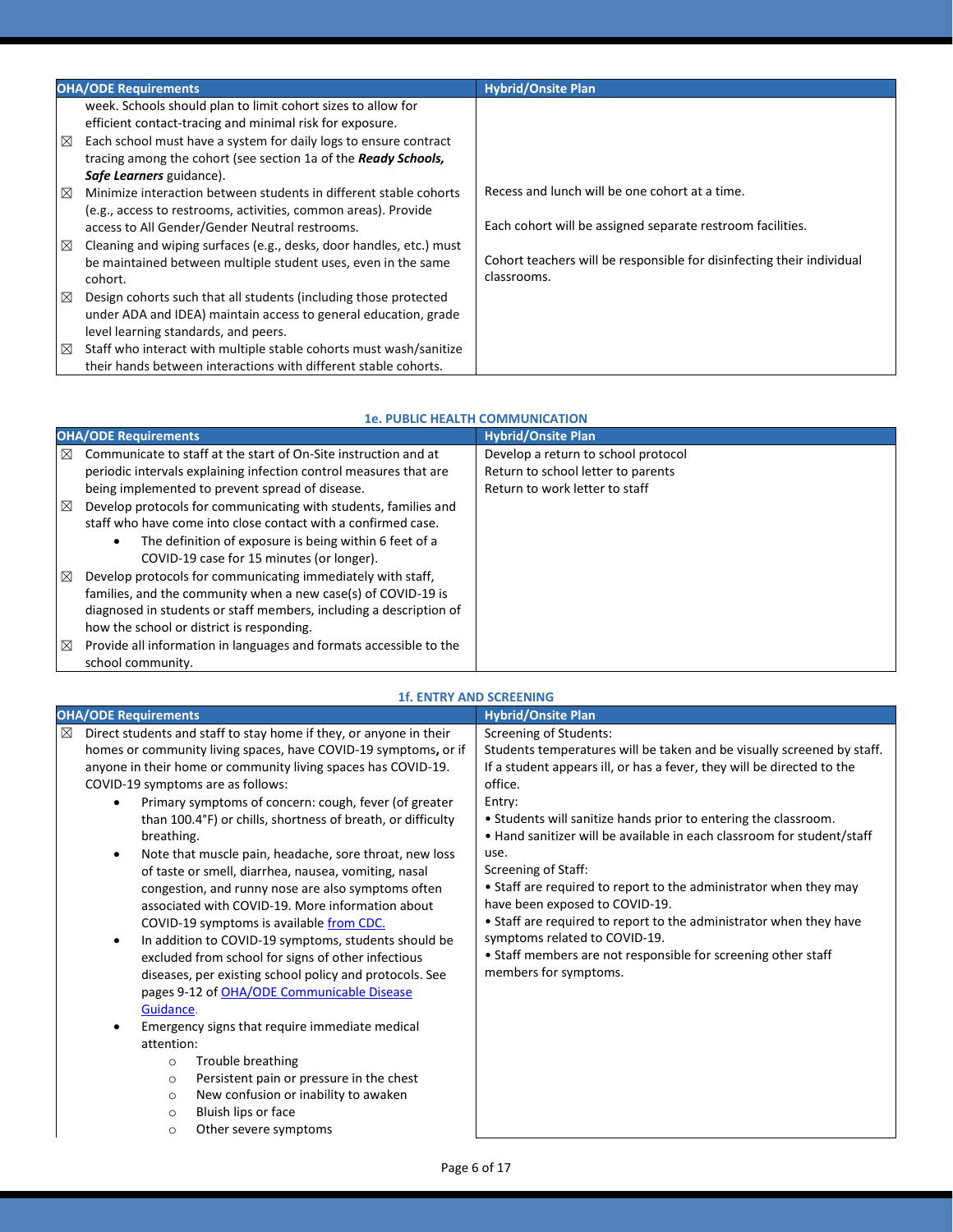|   | <b>OHA/ODE Requirements</b>                                                                                                                                                                                                                                                                                                                                                                                                               | <b>Hybrid/Onsite Plan</b> |
|---|-------------------------------------------------------------------------------------------------------------------------------------------------------------------------------------------------------------------------------------------------------------------------------------------------------------------------------------------------------------------------------------------------------------------------------------------|---------------------------|
| ⊠ | Screen all students and staff for symptoms on entry to bus/school<br>every day. This can be done visually and/or with confirmation from<br>a parent/caregiver/guardian. Staff members can self-screen and<br>attest to their own health.<br>Anyone displaying or reporting the primary symptoms of<br>$\bullet$<br>concern must be isolated (see section 1i of the Ready<br><b>Schools, Safe Learners</b> guidance) and sent home as soon |                           |
|   | as possible.<br>They must remain home until 24 hours after fever is<br>$\bullet$<br>gone (without use of fever reducing medicine) and other<br>symptoms are improving.                                                                                                                                                                                                                                                                    |                           |
| ⊠ | Follow LPHA advice on restricting from school any student or staff<br>known to have been exposed (e.g., by a household member) to<br>COVID-19 within the preceding 14 calendar days.                                                                                                                                                                                                                                                      |                           |
| ⊠ | Staff or students with a chronic or baseline cough that has<br>worsened or is not well-controlled with medication should be<br>excluded from school. Do not exclude staff or students who have<br>other symptoms that are chronic or baseline symptoms (e.g.,<br>asthma, allergies, etc.) from school.                                                                                                                                    |                           |
| ⊠ | Hand hygiene on entry to school every day: wash with soap and<br>water for 20 seconds or use an alcohol-based hand sanitizer with<br>60-95% alcohol.                                                                                                                                                                                                                                                                                      |                           |

| 1g. VISITORS/VOLUNTEERS                                                                                                                                                                                                                                                                                                                                                                                                                                                                                              |                                                                                                                                                                                                                                               |  |
|----------------------------------------------------------------------------------------------------------------------------------------------------------------------------------------------------------------------------------------------------------------------------------------------------------------------------------------------------------------------------------------------------------------------------------------------------------------------------------------------------------------------|-----------------------------------------------------------------------------------------------------------------------------------------------------------------------------------------------------------------------------------------------|--|
| <b>OHA/ODE Requirements</b>                                                                                                                                                                                                                                                                                                                                                                                                                                                                                          | <b>Hybrid/Onsite Plan</b>                                                                                                                                                                                                                     |  |
| Restrict non-essential visitors/volunteers.<br>⊠<br>Visitors/volunteers must wash or sanitize their hands upon entry<br>$\boxtimes$<br>and exit.<br>$\boxtimes$<br>Visitors/volunteers must maintain six-foot distancing, wear face<br>coverings, and adhere to all other provisions of this guidance.<br>Screen all visitors/volunteers for symptoms upon every entry.<br>$\boxtimes$<br>Restrict from school property any visitor known to have been<br>exposed to COVID-19 within the preceding 14 calendar days. | Visitors will be limited and will be required to sign in at the<br>front office.<br>Visitors must have their temperature taken and sanitize<br>their hands before entering their cohort room.<br>Volunteers have been suspended indefinitely. |  |

| 1h. FACE COVERINGS, FACE SHIELDS, AND CLEAR PLASTIC BARRIERS                                                                                                                                                                                                                                                                                                                                                                                                                                                                                                                                                                                                                                                             |                                                                                                                                                                                                                                                                    |
|--------------------------------------------------------------------------------------------------------------------------------------------------------------------------------------------------------------------------------------------------------------------------------------------------------------------------------------------------------------------------------------------------------------------------------------------------------------------------------------------------------------------------------------------------------------------------------------------------------------------------------------------------------------------------------------------------------------------------|--------------------------------------------------------------------------------------------------------------------------------------------------------------------------------------------------------------------------------------------------------------------|
| <b>OHA/ODE Requirements</b>                                                                                                                                                                                                                                                                                                                                                                                                                                                                                                                                                                                                                                                                                              | <b>Hybrid/Onsite Plan</b>                                                                                                                                                                                                                                          |
| Face coverings or face shields for all staff, contractors, other<br>⊠<br>service providers, or visitors or volunteers following CDC guidelines<br><b>Face Coverings.</b><br>Face coverings or face shields for all students in grades<br>⊠                                                                                                                                                                                                                                                                                                                                                                                                                                                                               | Facial coverings will be mandatory for all staff and visitors.<br>Facial coverings are for students will be mandatory for children except<br>for:                                                                                                                  |
| Kindergarten and up following CDC guidelines Face Coverings.<br>If a student removes a face covering, or demonstrates a need to<br>⊠<br>remove the face covering for a short-period of time, the<br>school/team must:<br>Face masks for school RNs or other medical personnel when<br>$\boxtimes$<br>providing direct contact care and monitoring of staff/students                                                                                                                                                                                                                                                                                                                                                      | Children having a medical condition that makes it difficult to<br>breathe with a face covering<br>Children experiencing a disability that prevents them from<br>wearing a face covering<br>Children that are unable to remove their face covering<br>independently |
| displaying symptoms. School nurses should also wear appropriate<br>Personal Protective Equipment (PPE) for their role.<br><b>Protections under the ADA or IDEA</b><br>If any student requires an accommodation to meet the<br>⊠<br>requirement for face coverings, districts and schools should work<br>to limit the student's proximity to students and staff to the extent<br>possible to minimize the possibility of exposure. Appropriate<br>accommodations could include:<br>Offering different types of face coverings and face<br>$\bullet$<br>shields that may meet the needs of the student.<br>Spaces away from peers while the face covering is<br>$\bullet$<br>removed; students should not be left alone or |                                                                                                                                                                                                                                                                    |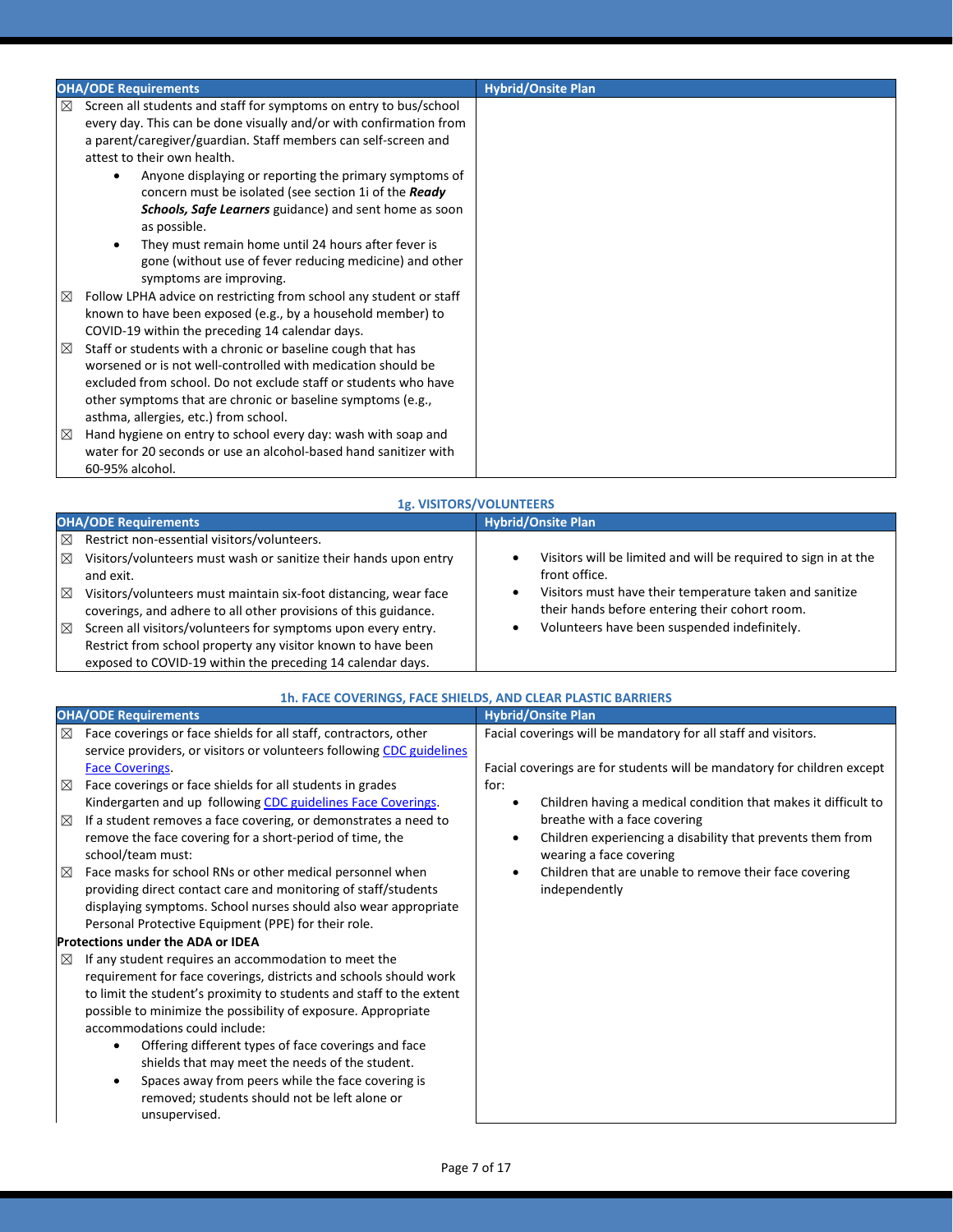| <b>OHA/ODE Requirements</b>                                               | <b>Hybrid/Onsite Plan</b>                                              |
|---------------------------------------------------------------------------|------------------------------------------------------------------------|
| Short periods of the educational day that do not include                  |                                                                        |
| wearing the face covering, while following the other                      |                                                                        |
|                                                                           |                                                                        |
| health strategies to reduce the spread of disease;                        |                                                                        |
| Additional instructional supports to effectively wear a                   |                                                                        |
| face covering;                                                            |                                                                        |
| For students with existing medical conditions, doctor's orders to<br>⊠    |                                                                        |
| not wear face coverings, or other health related concerns,                |                                                                        |
| schools/districts must not deny access to On-Site instruction.            | Any staff member who has a medical reason preventing their use of a    |
| Schools and districts must comply with the established IEP/504<br>⊠       | face covering must always limit their proximity to students and staff. |
| plan prior to the closure of in-person instruction in March of 2020.      |                                                                        |
| If a student eligible for, or receiving services under a                  |                                                                        |
| 504/IEP, cannot wear a face covering due to the nature                    |                                                                        |
| of the disability, the school or district must:                           |                                                                        |
| Review the 504/IEP to ensure access to<br>1.                              |                                                                        |
| instruction in a manner comparable to what                                |                                                                        |
| was originally established in the student's plan                          |                                                                        |
| including on-site instruction with                                        |                                                                        |
| accommodations or adjustments.                                            |                                                                        |
| Placement determinations cannot be made due<br>2.                         |                                                                        |
| solely to the inability to wear a face covering.                          |                                                                        |
|                                                                           |                                                                        |
| 3.<br>Plans should include updates to                                     |                                                                        |
| accommodations and modifications to support                               |                                                                        |
| students.                                                                 |                                                                        |
| Students protected under ADA/IDEA, who abstain from                       |                                                                        |
| wearing a face covering, or students whose families                       |                                                                        |
| determine the student will not wear a face covering, the                  |                                                                        |
| school or district must:                                                  |                                                                        |
| Review the 504/IEP to ensure access to<br>1.                              |                                                                        |
| instruction in a manner comparable to what                                |                                                                        |
| was originally established in the student's plan.                         |                                                                        |
| The team must determine that the disability is<br>2.                      |                                                                        |
| not prohibiting the student from meeting the                              |                                                                        |
| requirement.                                                              |                                                                        |
| If the team determines that the<br>$\bullet$                              |                                                                        |
| disability is prohibiting the student                                     |                                                                        |
| from meeting the requirement,                                             |                                                                        |
| follow the requirements for students                                      |                                                                        |
| eligible for, or receiving services                                       |                                                                        |
| under, a 504/IEP who cannot wear a                                        |                                                                        |
| face covering due to the nature of                                        |                                                                        |
| the disability,                                                           |                                                                        |
| If a student's 504/IEP plan included<br>$\bullet$                         |                                                                        |
| supports/goals/instruction for                                            |                                                                        |
| behavior or social emotional learning,                                    |                                                                        |
| the school team must evaluate the                                         |                                                                        |
| student's plan prior to providing                                         |                                                                        |
| instruction through Comprehensive                                         |                                                                        |
|                                                                           |                                                                        |
| Distance Learning.<br>3.                                                  |                                                                        |
| Hold a 504/IEP meeting to determine equitable                             |                                                                        |
| access to educational opportunities which may                             |                                                                        |
| include limited on-site instruction, on-site                              |                                                                        |
| instruction with accommodations, or                                       |                                                                        |
| Comprehensive Distance Learning.                                          |                                                                        |
| Districts must consider child find implications for students who are<br>⊠ |                                                                        |
| not currently eligible for, or receiving services under, a 504/IEP        |                                                                        |
| who demonstrate an inability to consistently wear a face covering         |                                                                        |
| or face shield as required. Ongoing inability to meet this                |                                                                        |
| requirement may be evidence of the need for an evaluation to              |                                                                        |
| determine eligibility for support under IDEA or Section 504.              |                                                                        |
| If a staff member requires an accommodation for the face covering<br>⊠    |                                                                        |
| or face shield requirements, districts and schools should work to         |                                                                        |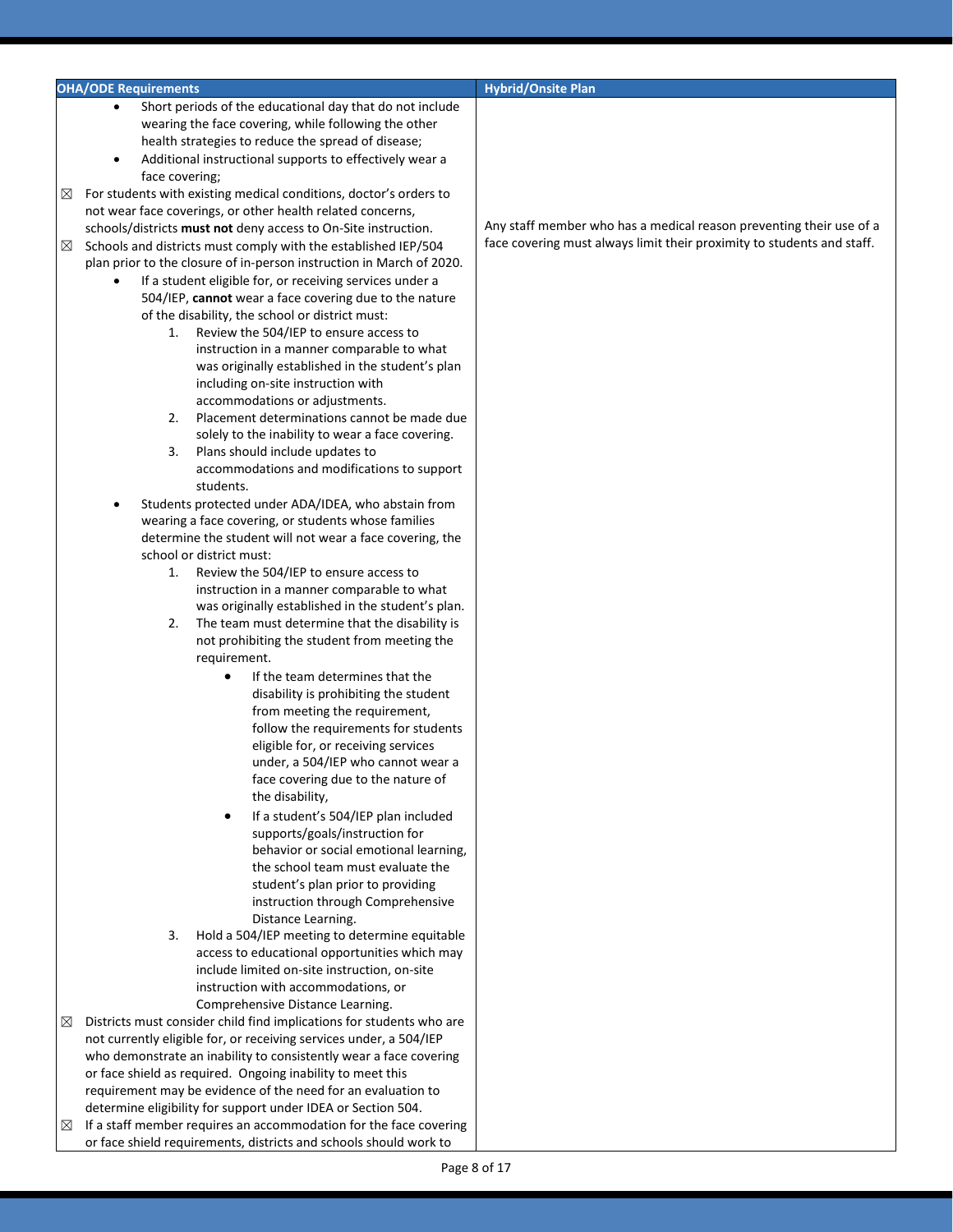| <b>OHA/ODE Requirements</b>                                     | <b>Hybrid/Onsite Plan</b> |
|-----------------------------------------------------------------|---------------------------|
| limit the staff member's proximity to students and staff to the |                           |
| extent possible to minimize the possibility of exposure.        |                           |

|   |                                                                                                                                                                                                                                                                                                                                                                                                                                                                                                                                                                                                                                                                                                                                                                                                                                                                                                                                                                                                                                                                                                                                                                                                                                                                                                                                                                                                    | <b>1i. ISOLATION MEASURES</b>                                                                                                                                                                          |
|---|----------------------------------------------------------------------------------------------------------------------------------------------------------------------------------------------------------------------------------------------------------------------------------------------------------------------------------------------------------------------------------------------------------------------------------------------------------------------------------------------------------------------------------------------------------------------------------------------------------------------------------------------------------------------------------------------------------------------------------------------------------------------------------------------------------------------------------------------------------------------------------------------------------------------------------------------------------------------------------------------------------------------------------------------------------------------------------------------------------------------------------------------------------------------------------------------------------------------------------------------------------------------------------------------------------------------------------------------------------------------------------------------------|--------------------------------------------------------------------------------------------------------------------------------------------------------------------------------------------------------|
|   | <b>OHA/ODE Requirements</b>                                                                                                                                                                                                                                                                                                                                                                                                                                                                                                                                                                                                                                                                                                                                                                                                                                                                                                                                                                                                                                                                                                                                                                                                                                                                                                                                                                        | <b>Hybrid/Onsite Plan</b>                                                                                                                                                                              |
| ⊠ | Protocols for exclusion and isolation for sick students and staff<br>whether identified at the time of bus pick-up, arrival to school, or<br>at any time during the school day.                                                                                                                                                                                                                                                                                                                                                                                                                                                                                                                                                                                                                                                                                                                                                                                                                                                                                                                                                                                                                                                                                                                                                                                                                    | All students who become ill at school will remain at school supervised<br>by staff until a parent or guardian can pick them up in the designated<br>isolation area (office).                           |
| ⊠ | Protocols for screening students, as well as exclusion and isolation<br>protocols for sick students and staff identified at the time of arrival<br>or during the school day.<br>Work with school nurses, health care providers, or other<br>staff with expertise to determine necessary<br>modifications to areas where staff/students will be                                                                                                                                                                                                                                                                                                                                                                                                                                                                                                                                                                                                                                                                                                                                                                                                                                                                                                                                                                                                                                                     | A daily log will be maintained that contains the following:<br>Name of students sent home for illness, cause of illness, and<br>time of onset.                                                         |
|   | isolated.<br>Consider required physical arrangements to reduce risk<br>$\bullet$<br>of disease transmission.<br>Plan for the needs of generally well students who need<br>$\bullet$<br>medication or routine treatment, as well as students<br>who may show signs of illness.                                                                                                                                                                                                                                                                                                                                                                                                                                                                                                                                                                                                                                                                                                                                                                                                                                                                                                                                                                                                                                                                                                                      | Staff and students with known or suspected COVID-19 cannot remain<br>on campus and may only return after their symptoms have resolved<br>and at least ten days have elapsed from the initial exposure. |
| ⊠ | Students and staff who report or develop symptoms must be<br>isolated in a designated isolation area in the school, with adequate<br>space and staff supervision and symptom monitoring by a school<br>nurse, other school-based health care provider or school staff until<br>they are able to go home. Anyone providing supervision and<br>symptom monitoring must wear appropriate face covering or face<br>shields.<br>School nurse and health staff in close contact with<br>$\bullet$<br>symptomatic individuals (less than six feet) should wear<br>a medical-grade face mask. Other Personal Protective<br>Equipment (PPE) may be needed depending on<br>symptoms and care provided. Consult a nurse or health<br>care professional regarding appropriate use of PPE. Any<br>PPE used during care of a symptomatic individual should<br>be properly removed and disposed of prior to exiting the<br>care space.<br>After removing PPE, hands should be immediately<br>$\bullet$<br>cleaned with soap and water for at least 20 seconds. If<br>soap and water are not available, hands can be cleaned<br>with an alcohol-based hand sanitizer that contains 60-<br>95% alcohol.<br>If able to do so safely, a symptomatic individual should<br>wear a face covering.<br>To reduce fear, anxiety, or shame related to isolation,<br>provide a clear explanation of procedures, including use |                                                                                                                                                                                                        |
| ⊠ | of PPE and handwashing.<br>Establish procedures for safely transporting anyone who is sick to<br>their home or to a health care facility.                                                                                                                                                                                                                                                                                                                                                                                                                                                                                                                                                                                                                                                                                                                                                                                                                                                                                                                                                                                                                                                                                                                                                                                                                                                          |                                                                                                                                                                                                        |
| ⊠ | Staff and students who are ill must stay home from school and<br>must be sent home if they become ill at school, particularly if they<br>have COVID-19 symptoms.<br>Symptomatic staff or students should be evaluated and<br>seek COVID-19 testing from their regular physician or<br>through the local public health authority.<br>If they have a positive COVID-19 viral (PCR) test result,<br>the person should remain home for at least 10 days after                                                                                                                                                                                                                                                                                                                                                                                                                                                                                                                                                                                                                                                                                                                                                                                                                                                                                                                                          |                                                                                                                                                                                                        |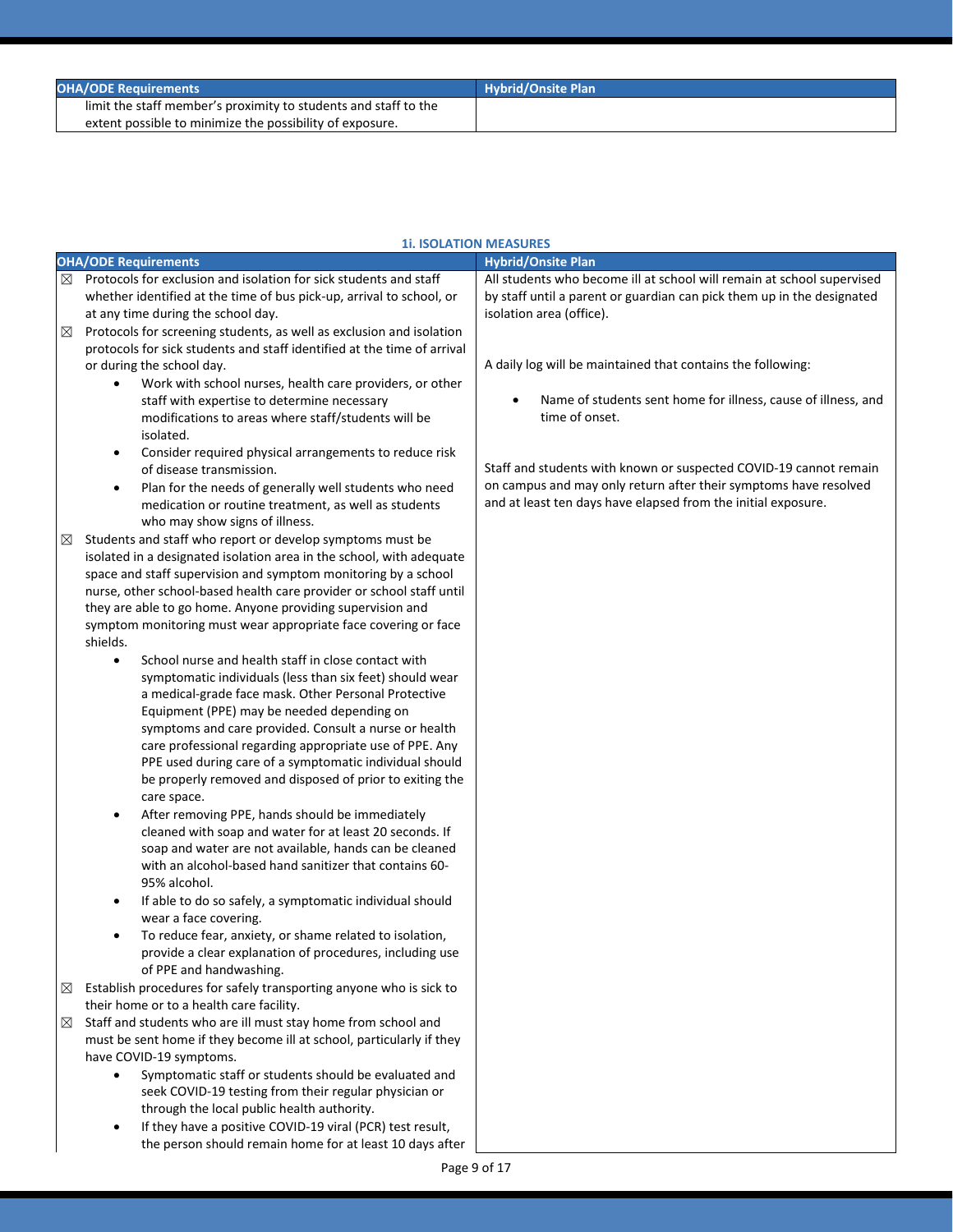|        | <b>OHA/ODE Requirements</b>                                                                                                                                                                                                                                                                                                                                                                                                                                                                                                                                                                                                                                                                                                                                                                                                                                                                                                                                                                                                  | <b>Hybrid/Onsite Plan</b> |
|--------|------------------------------------------------------------------------------------------------------------------------------------------------------------------------------------------------------------------------------------------------------------------------------------------------------------------------------------------------------------------------------------------------------------------------------------------------------------------------------------------------------------------------------------------------------------------------------------------------------------------------------------------------------------------------------------------------------------------------------------------------------------------------------------------------------------------------------------------------------------------------------------------------------------------------------------------------------------------------------------------------------------------------------|---------------------------|
|        | illness onset and 24 hours after fever is gone, without<br>use of fever reducing medicine, and other symptoms are<br>improving.<br>If they have a negative COVID-19 viral test (and if they<br>have multiple tests, all tests are negative), they should<br>remain home until 24 hours after fever is gone, without<br>use of fever reducing medicine, and other symptoms are<br>improving.<br>If a clear alternative diagnosis is identified as the cause<br>of the person's illness (e.g., a positive strep throat test),<br>then usual disease-specific return-to-school guidance<br>should be followed and person should be fever-free for<br>24 hours, without use of fever reducing medicine. A<br>physician note is required to return to school, to ensure<br>that the person is not contagious.<br>If they do not undergo COVID-19 testing, the person<br>should remain at home for 10 days and until 24 hours<br>after fever is gone, without use of fever reducing<br>medicine, and other symptoms are improving. |                           |
| ⊠<br>⊠ | Involve school nurses, School Based Health Centers, or staff with<br>related experience (Occupational or Physical Therapists) in<br>development of protocols and assessment of symptoms (where<br>staffing exists).<br>Record and monitor the students and staff being isolated or sent                                                                                                                                                                                                                                                                                                                                                                                                                                                                                                                                                                                                                                                                                                                                      |                           |
|        | home for the LPHA review.                                                                                                                                                                                                                                                                                                                                                                                                                                                                                                                                                                                                                                                                                                                                                                                                                                                                                                                                                                                                    |                           |



# **2. Facilities and School Operations**

Some activities and areas will have a higher risk for spread (e.g., band, choir, science labs, locker rooms). When engaging in these activities within the school setting, schools will need to consider additional physical distancing or conduct the activities outside (where feasible). Additionally, schools should consider sharing explicit risk statements for higher risk activities (see section 5f of the *Ready Schools, Safe Learners* guidance).

#### **2a. ENROLLMENT**

#### *(Note: Section 2a does not apply to private schools.)*

|             | <b>OHA/ODE Requirements</b>                                                                                                                   | <b>Hybrid/Onsite Plan</b> |
|-------------|-----------------------------------------------------------------------------------------------------------------------------------------------|---------------------------|
| ⊠           | Enroll all students (includes foreign exchange students) following                                                                            |                           |
|             | the standard Oregon Department of Education guidelines.                                                                                       |                           |
| $\boxtimes$ | Do not disenroll students for non-attendance if they meet the                                                                                 |                           |
|             | following conditions:                                                                                                                         |                           |
|             | Are identified as high-risk, or otherwise considered to be<br>$\bullet$<br>part of a population vulnerable to infection with COVID-<br>19, or |                           |
|             | Have COVID-19 symptoms for 10 consecutive school days<br>$\bullet$<br>or longer.                                                              |                           |
| ⊠           | Design attendance policies to account for students who do not<br>attend in-person due to student or family health and safety<br>concerns.     |                           |

#### **2b. ATTENDANCE**

|                             | (Note: Section 2b does not apply to private schools.)              |                           |  |
|-----------------------------|--------------------------------------------------------------------|---------------------------|--|
| <b>OHA/ODE Requirements</b> |                                                                    | <b>Hybrid/Onsite Plan</b> |  |
| $\boxtimes$                 | Grades K-5: Attendance must be taken at least once per day for all |                           |  |
|                             | students enrolled in school, regardless of the instructional model |                           |  |
|                             | (On-Site, Hybrid, Comprehensive Distance Learning).                |                           |  |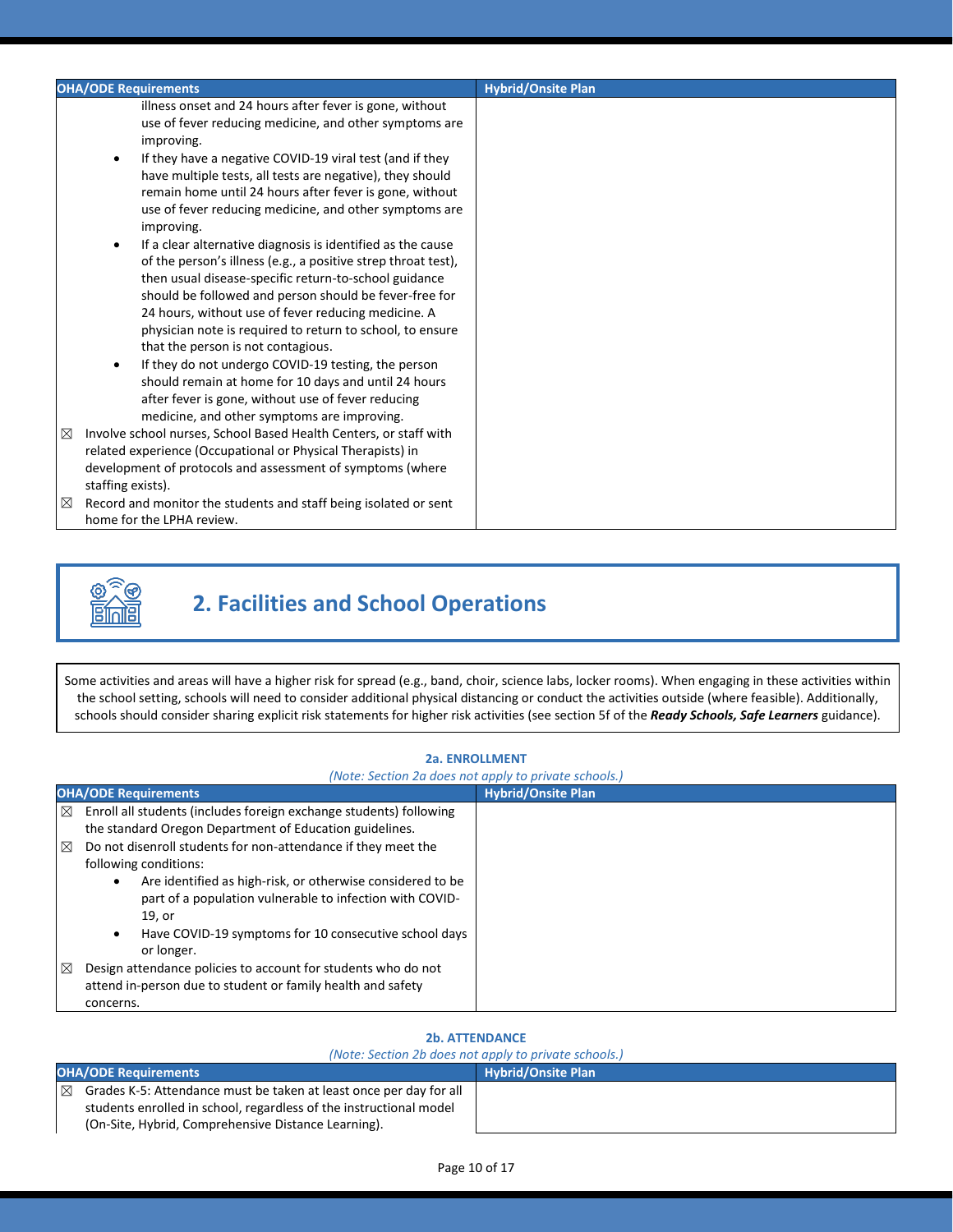|             | <b>OHA/ODE Requirements</b>                                                                                                                                                                                                                                                | <b>Hybrid/Onsite Plan</b> |
|-------------|----------------------------------------------------------------------------------------------------------------------------------------------------------------------------------------------------------------------------------------------------------------------------|---------------------------|
| ⊠           | Grades 6-12: Attendance must be taken at least once for each<br>scheduled class that day for all students enrolled in school,<br>regardless of the instructional model (On-Site, Hybrid,<br>Comprehensive Distance Learning).                                              |                           |
| $\boxtimes$ | Provide families with clear and concise descriptions of student<br>attendance and participation expectations as well as family<br>involvement expectations that take into consideration the home<br>environment, caregiver's work schedule, and mental/physical<br>health. |                           |

|   | <b>2c. TECHNOLOGY</b>                                             |                                                                    |  |
|---|-------------------------------------------------------------------|--------------------------------------------------------------------|--|
|   | <b>OHA/ODE Requirements</b>                                       | <b>Hybrid/Onsite Plan</b>                                          |  |
| ⊠ | Update procedures for district-owned or school-owned devices to   | Computers will be sanitized between cohorts and each computer will |  |
|   | match cleaning requirements (see section 2d of the Ready Schools, | only be used by one student within a cohort.                       |  |
|   | Safe Learners guidance).                                          |                                                                    |  |
| ⊠ | Procedures for return, inventory, updating, and redistributing    |                                                                    |  |
|   | district-owned devices must meet physical distancing              |                                                                    |  |
|   | requirements.                                                     |                                                                    |  |

| <b>2d. SCHOOL SPECIFIC FUNCTIONS/FACILITY FEATURES</b>                                                                                                                                                                                                                                                                                                        |                                                                                                                                       |
|---------------------------------------------------------------------------------------------------------------------------------------------------------------------------------------------------------------------------------------------------------------------------------------------------------------------------------------------------------------|---------------------------------------------------------------------------------------------------------------------------------------|
| <b>OHA/ODE Requirements</b>                                                                                                                                                                                                                                                                                                                                   | <b>Hybrid/Onsite Plan</b>                                                                                                             |
| Handwashing: All people on campus should be advised and<br>⊠<br>encouraged to wash their hands frequently.                                                                                                                                                                                                                                                    | Handwashing: Students will have access to handwashing and<br>hand sanitizer throughout the day.                                       |
| ⊠<br>Equipment: Develop and use sanitizing protocols for all equipment<br>used by more than one individual or purchase equipment for<br>individual use.                                                                                                                                                                                                       | Equipment: All equipment will be sanitized each day or prior to<br>use by another cohort.                                             |
| <b>Events:</b> Cancel, modify, or postpone field trips, assemblies, athletic<br>⊠<br>events, practices, special performances, school-wide parent<br>meetings and other large gatherings to meet requirements for                                                                                                                                              | Events: We will not be having school wide events<br>Transitions/Hallways: All transitions from a student's designated                 |
| physical distancing.<br>Transitions/Hallways: Limit transitions to the extent possible.<br>⊠<br>Create hallway procedures to promote physical distancing and<br>minimize gatherings.                                                                                                                                                                          | room will be monitored by staff to comply with physical<br>distancing. Only one cohort at a time will be allowed in the<br>breezeway. |
| <b>Personal Property:</b> Establish policies for personal property being<br>⊠<br>brought to school (e.g., refillable water bottles, school supplies,<br>headphones/earbuds, cell phones, books, instruments, etc.). If<br>personal items are brought to school, they must be labeled prior to<br>entering school and use should be limited to the item owner. | Personal Property: Personal property is not to be shared.                                                                             |

|   |                                                                           | <b>2e. ARRIVAL AND DISMISSAL</b>                                       |
|---|---------------------------------------------------------------------------|------------------------------------------------------------------------|
|   | <b>OHA/ODE Requirements</b>                                               | <b>Hybrid/Onsite Plan</b>                                              |
| ⊠ | Physical distancing, stable cohorts, square footage, and cleaning         | Arrival:                                                               |
|   | requirements must be maintained during arrival and dismissal              | Upon arrival to campus the students will go to their designated        |
|   | procedures.                                                               | homeroom.                                                              |
| ⊠ | Create schedule(s) and communicate staggered arrival and/or               |                                                                        |
|   | dismissal times.                                                          | Each teacher will have a sign in sheet that documents that the teacher |
| ⊠ | Assign students or cohorts to an entrance; assign staff member(s)         | took each students temperature                                         |
|   | to conduct visual screenings (see section 1f of the Ready Schools,        |                                                                        |
|   | Safe Learners guidance).                                                  | Students wash hands or use hand sanitizer upon entry into classroom.   |
| ⊠ | Ensure accurate sign-in/sign-out protocols to help facilitate             |                                                                        |
|   | contact tracing by the LPHA. Sign-in procedures are not a                 | Parents whose presence is necessary to drop off their child will be    |
|   | replacement for entrance and screening requirements. Students             | encouraged to wear a face covering and maintain physical distancing.   |
|   | entering school after arrival times must be screened for the              | Physical contact should be limited to their child.                     |
|   | primary symptoms of concern.                                              |                                                                        |
|   | Eliminate shared pen and paper sign-in/sign-out sheets.                   | Dismissal:                                                             |
|   | Ensure hand sanitizer is available if signing children in or<br>$\bullet$ | Upon dismissal, student will go directly to their parent or authorized |
|   | out on an electronic device.                                              | pick-up individual.                                                    |
| ⊠ | Ensure hand sanitizer dispensers are easily accessible near all entry     |                                                                        |
|   | doors and other high-traffic areas. Establish and clearly                 |                                                                        |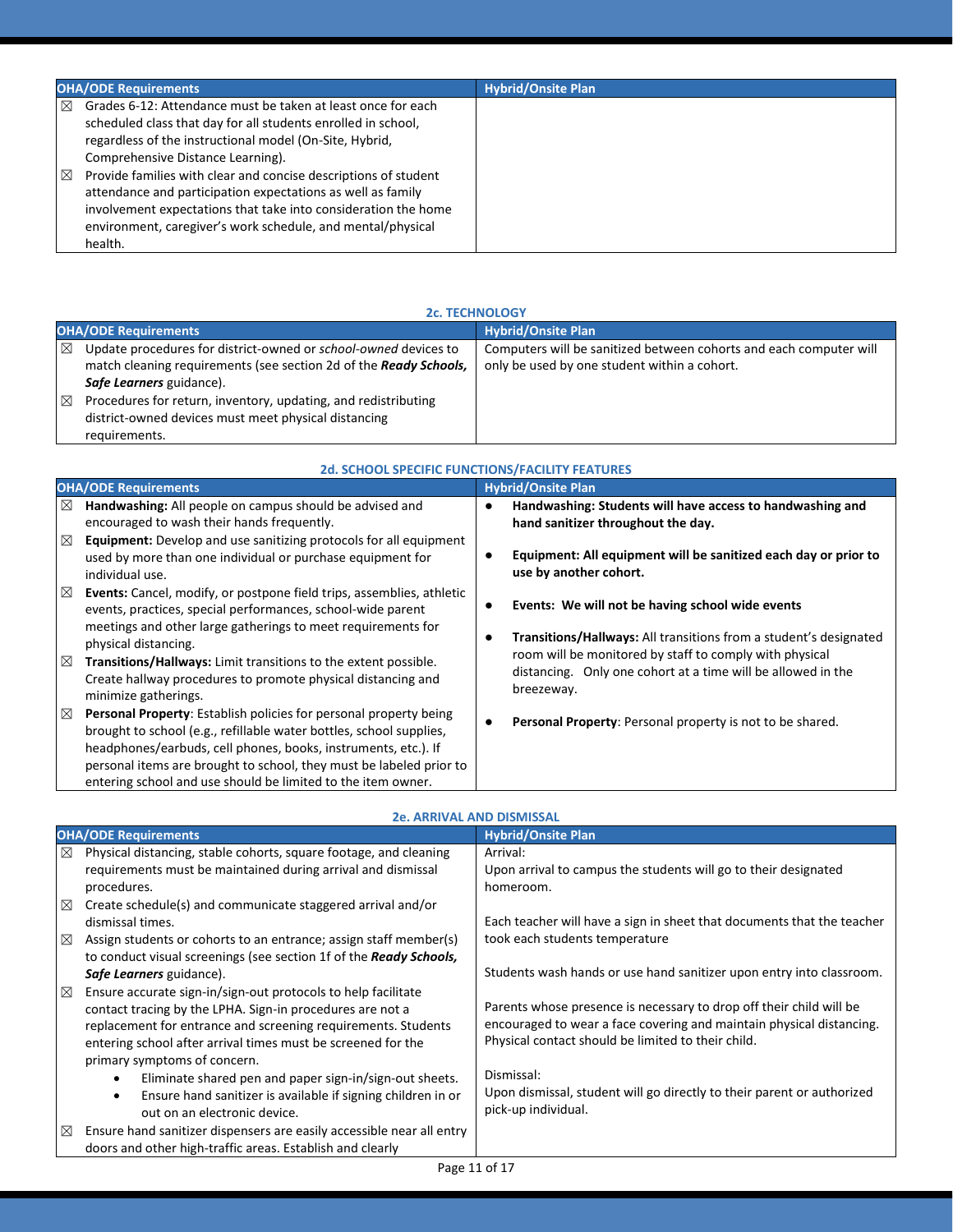| <b>OHA/ODE Requirements</b>                                      | <b>Hybrid/Onsite Plan</b> |
|------------------------------------------------------------------|---------------------------|
| communicate procedures for keeping caregiver drop-off/pick-up as |                           |
| brief as possible.                                               |                           |

| 2f. CLASSROOMS/REPURPOSED LEARNING SPACES                                                                                                                                                                                                                                                                                                                                                                                                                                                                                                                                                                                                                                                     |                                                                                                                                                                                                                                                      |  |
|-----------------------------------------------------------------------------------------------------------------------------------------------------------------------------------------------------------------------------------------------------------------------------------------------------------------------------------------------------------------------------------------------------------------------------------------------------------------------------------------------------------------------------------------------------------------------------------------------------------------------------------------------------------------------------------------------|------------------------------------------------------------------------------------------------------------------------------------------------------------------------------------------------------------------------------------------------------|--|
| <b>OHA/ODE Requirements</b>                                                                                                                                                                                                                                                                                                                                                                                                                                                                                                                                                                                                                                                                   | <b>Hybrid/Onsite Plan</b>                                                                                                                                                                                                                            |  |
| Seating: Rearrange student desks and other seat spaces so that<br>⊠<br>staff and students' physical bodies are six feet apart to the<br>maximum extent possible while also maintaining 35 square feet<br>per person; assign seating so students are in the same seat at all<br>times.                                                                                                                                                                                                                                                                                                                                                                                                         | Seating: Students will be assigned a seat in their homeroom that<br>they will use at all times. Desks and lab table in the science<br>room will be sanitized between cohorts.<br>Materials: Each student will use their own supplies and sharing     |  |
| <b>Materials:</b> Avoid sharing of community supplies when possible<br>⊠<br>(e.g., scissors, pencils, etc.). Clean these items frequently. Provide<br>hand sanitizer and tissues for use by students and staff.<br>Handwashing: Remind students (with signage and regular verbal<br>⊠<br>reminders from staff) of the utmost importance of hand hygiene<br>and respiratory etiquette. Respiratory etiquette means covering<br>coughs and sneezes with an elbow or a tissue. Tissues should be<br>disposed of in a garbage can, then hands washed or sanitized<br>immediately.<br>Wash hands with soap and water for 20 seconds or use<br>an alcohol-based hand sanitizer with 60-95% alcohol. | will not be permitted.<br>Handwashing: Students will wash hands or use hand sanitizer<br>upon arrival and throughout the day.<br>Respiratory Etiquette: School staff will consistently teach and<br>reinforce the need ongoing respiratory etiquette |  |

|             | 2g. PLAYGROUNDS, FIELDS, RECESS, BREAKS, AND RESTROOMS            |                                                                      |  |
|-------------|-------------------------------------------------------------------|----------------------------------------------------------------------|--|
|             | <b>OHA/ODE Requirements</b>                                       | <b>Hybrid/Onsite Plan</b>                                            |  |
| ⊠           | Keep school playgrounds closed to the general public until park   | Playground will be closed to the public. We will post adequate       |  |
|             | playground equipment and benches reopen in the community (see     | signage. Playground structures will be disinfected daily and in      |  |
|             | Oregon Health Authority's Specific Guidance for Outdoor           | between cohorts. Students will wash hands before and after using the |  |
|             | <b>Recreation Organizations).</b>                                 | playground equipment                                                 |  |
| $\boxtimes$ | After using the restroom students must wash hands with soap and   |                                                                      |  |
|             | water for 20 seconds. Soap must be made available to students     |                                                                      |  |
|             | and staff.                                                        |                                                                      |  |
| $\boxtimes$ | Before and after using playground equipment, students must wash   |                                                                      |  |
|             | hands with soap and water for 20 seconds or use an alcohol-based  |                                                                      |  |
|             | hand sanitizer with 60-95% alcohol.                               |                                                                      |  |
| $\boxtimes$ | Designate playground and shared equipment solely for the use of   |                                                                      |  |
|             | one cohort at a time. Disinfect at least daily or between use as  |                                                                      |  |
|             | much as possible in accordance with CDC guidance.                 |                                                                      |  |
| $\boxtimes$ | Cleaning requirements must be maintained (see section 2j of the   |                                                                      |  |
|             | Ready Schools, Safe Learners guidance).                           |                                                                      |  |
| ⊠           | Maintain physical distancing requirements, stable cohorts, and    |                                                                      |  |
|             | square footage requirements.                                      |                                                                      |  |
| ⊠           | Provide signage and restrict access to outdoor equipment          |                                                                      |  |
|             | (including sports equipment, etc.).                               |                                                                      |  |
| ⊠           | Design recess activities that allow for physical distancing and   |                                                                      |  |
|             | maintenance of stable cohorts.                                    |                                                                      |  |
| ⊠           | Clean all outdoor equipment at least daily or between use as much |                                                                      |  |
|             | as possible in accordance with CDC guidance.                      |                                                                      |  |
| ⊠           | Limit staff rooms, common staff lunch areas, and workspaces to    |                                                                      |  |
|             | single person usage at a time, maintaining six feet of distance   |                                                                      |  |
|             | between adults.                                                   |                                                                      |  |

### **2h. MEAL SERVICE/NUTRITION**

|             | <b>OHA/ODE Requirements</b>                                           | <b>Hybrid/Onsite Plan</b>                                          |  |
|-------------|-----------------------------------------------------------------------|--------------------------------------------------------------------|--|
| $\boxtimes$ | Include meal services/nutrition staff in planning for school reentry. | Students and staff will eat lunch and snacks in their classroom or |  |
| $\boxtimes$ | Staff serving meals must wear face shields or face covering (see      | outdoors weather permitting.                                       |  |
|             | section 1h of the Ready Schools, Safe Learners guidance).             |                                                                    |  |
| $\boxtimes$ | Students must wash hands with soap and water for 20 seconds or        | Lunch and recesses will be staggered.                              |  |
|             | use an alcohol-based hand sanitizer with 60-95% alcohol before        |                                                                    |  |
|             | meals and should be encouraged to do so after.                        |                                                                    |  |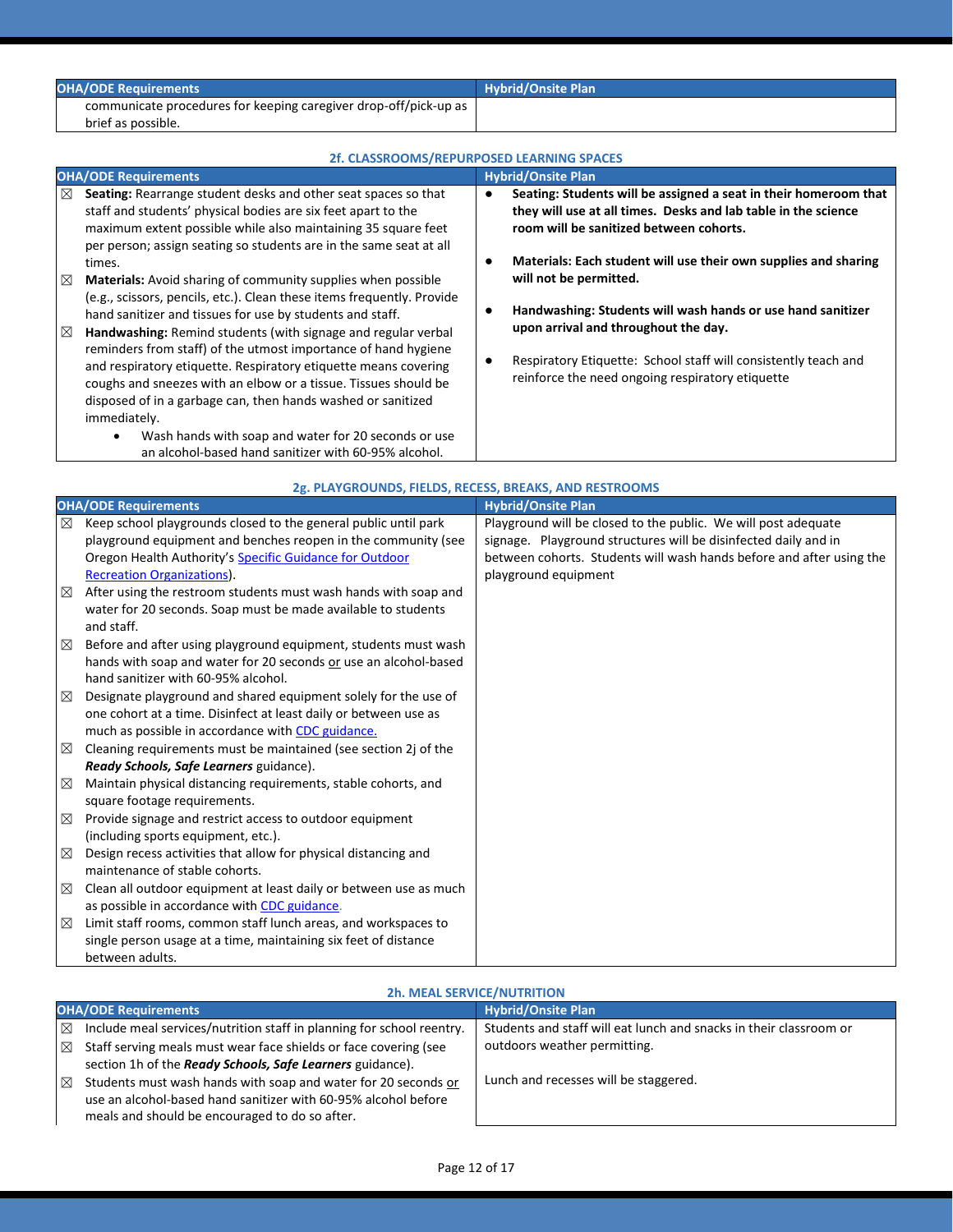|             | <b>OHA/ODE Requirements</b>                                                                                                   | <b>Hybrid/Onsite Plan</b>                                                                  |  |
|-------------|-------------------------------------------------------------------------------------------------------------------------------|--------------------------------------------------------------------------------------------|--|
| ⊠           | Appropriate daily cleaning of meal items (e.g., plates, utensils,<br>transport items) in classrooms where meals are consumed. | Café manager will clean and sanitize meal touchpoints and tables<br>between stable cohorts |  |
| ⊠           | Cleaning and sanitizing of meal touch-points and meal counting<br>system between stable cohorts.                              |                                                                                            |  |
| $\boxtimes$ | Adequate cleaning of tables between meal periods.                                                                             |                                                                                            |  |
| ⊠           | Since staff must remove their face coverings during eating and                                                                |                                                                                            |  |
|             | drinking, staff should eat snacks and meals independently, and not                                                            |                                                                                            |  |
|             | in staff rooms when other people are present. Consider staggering                                                             |                                                                                            |  |
|             | times for staff breaks, to prevent congregation in shared spaces.                                                             |                                                                                            |  |

|   | <b>OHA/ODE Requirements</b>                                          | <b>Hybrid/Onsite Plan</b> |
|---|----------------------------------------------------------------------|---------------------------|
| ⊠ | Include transportation departments (and associated contracted        | N/A                       |
|   | providers, if used) in planning for return to service.               |                           |
| ⊠ | Buses are cleaned frequently. Conduct targeted cleanings between     |                           |
|   | routes, with a focus on disinfecting frequently touched surfaces of  |                           |
|   | the bus (see section 2j of the Ready Schools, Safe Learners          |                           |
|   | guidance).                                                           |                           |
| ⊠ | Develop protocol for loading/unloading that includes visual          |                           |
|   | screening for students exhibiting symptoms and logs for contact-     |                           |
|   | tracing. This can be done at the time of arrival and departure.      |                           |
|   | If a student displays COVID-19 symptoms, provide a face<br>$\bullet$ |                           |
|   | shield or face covering (unless they are already wearing             |                           |
|   | one) and keep six feet away from others. Continue                    |                           |
|   | transporting the student.                                            |                           |
|   | If arriving at school, notify staff to begin isolation<br>$\bullet$  |                           |
|   | measures.                                                            |                           |
|   | If transporting for dismissal and the student<br>$\circ$             |                           |
|   | displays an onset of symptoms, notify the                            |                           |
|   | school.                                                              |                           |
| ⊠ | Consult with parents/guardians of students who may require           |                           |
|   | additional support (e.g., students who experience a disability and   |                           |
|   | require specialized transportation as a related service) to          |                           |
|   | appropriately provide service.                                       |                           |
| ⊠ | Drivers wear face shields or face coverings when not actively        |                           |
|   | driving and operating the bus.                                       |                           |
| ⊠ | Inform parents/guardians of practical changes to transportation      |                           |
|   | service (i.e., physical distancing at bus stops and while            |                           |
|   | loading/unloading, potential for increased route time due to         |                           |
|   | additional precautions, sanitizing practices, and face coverings).   |                           |
| ⊠ | Face coverings or face shields for all students in grades            |                           |
|   | Kindergarten and up following CDC guidelines applying the            |                           |
|   | guidance in section 1h of the Ready Schools, Safe Learners           |                           |
|   | guidance to transportation settings.                                 |                           |

### **2i. TRANSPORTATION**

|             | 2j. CLEANING, DISINFECTION, AND VENTILATION                                                                                                                                                                                                                                                                                                                                                                                                                                                                                                                                                                                                                               |                                                                                                                                                         |  |
|-------------|---------------------------------------------------------------------------------------------------------------------------------------------------------------------------------------------------------------------------------------------------------------------------------------------------------------------------------------------------------------------------------------------------------------------------------------------------------------------------------------------------------------------------------------------------------------------------------------------------------------------------------------------------------------------------|---------------------------------------------------------------------------------------------------------------------------------------------------------|--|
|             | <b>OHA/ODE Requirements</b>                                                                                                                                                                                                                                                                                                                                                                                                                                                                                                                                                                                                                                               | <b>Hybrid/Onsite Plan</b>                                                                                                                               |  |
| ⊠<br>⊠<br>⊠ | Clean, sanitize, and disinfect frequently touched surfaces (e.g.,<br>playground equipment, door handles, sink handles, drinking<br>fountains, transport vehicles) and shared objects (e.g., toys,<br>games, art supplies) between uses multiple times per day.<br>Maintain clean and disinfected (CDC guidance) environments,<br>including classrooms, cafeteria settings and restrooms.<br>Clean and disinfect playground equipment at least daily or<br>between use as much as possible in accordance with CDC<br>guidance.<br>Apply disinfectants safely and correctly following labeling direction<br>as specified by the manufacturer. Keep these products away from | All frequently touched surfaces will be sanitized daily and between<br>cohorts.<br>Windows and doors will be open when feasible. Fans should all be on. |  |
|             | students.                                                                                                                                                                                                                                                                                                                                                                                                                                                                                                                                                                                                                                                                 |                                                                                                                                                         |  |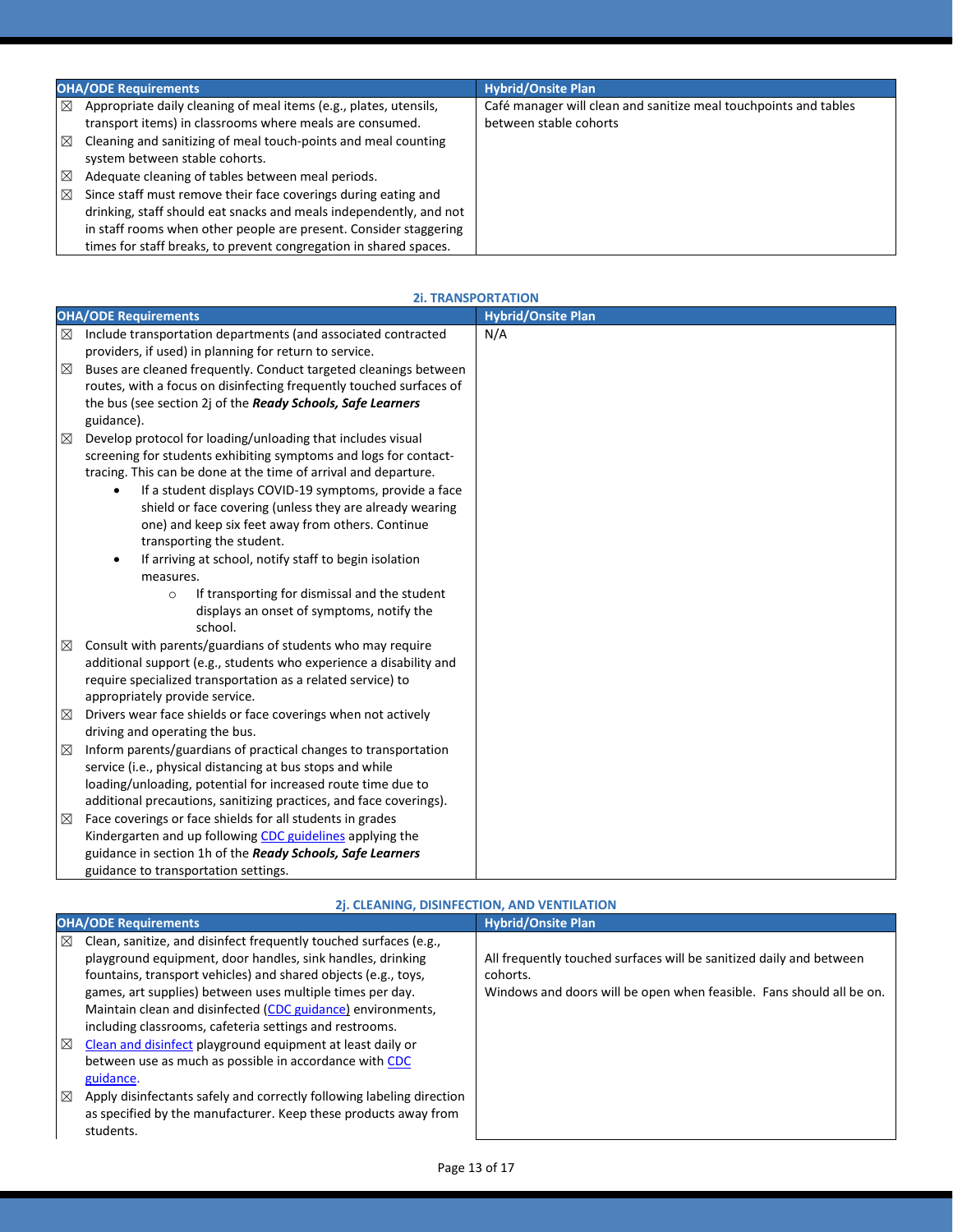|   | <b>OHA/ODE Requirements</b>                                                  | <b>Hybrid/Onsite Plan</b> |
|---|------------------------------------------------------------------------------|---------------------------|
| ⊠ | To reduce the risk of asthma, choose disinfectant products on the            |                           |
|   | EPA List N with asthma-safer ingredients (e.g. hydrogen peroxide,            |                           |
|   | citric acid, or lactic acid) and avoid products that mix these with          |                           |
|   | asthma-causing ingredients like peroxyacetic acid, sodium                    |                           |
|   | hypochlorite (bleach), or quaternary ammonium compounds.                     |                           |
| ⊠ | Operate ventilation systems properly and/or increase circulation of          |                           |
|   | outdoor air as much as possible by opening windows and doors,                |                           |
|   | using fans, and through other methods. Consider running                      |                           |
|   | ventilation systems continuously and changing the filters more               |                           |
|   | frequently. Do not use fans if they pose a safety or health risk,            |                           |
|   | such as increasing exposure to pollen/allergies or exacerbating              |                           |
|   | asthma symptoms. For example, do not use fans if doors and                   |                           |
|   | windows are closed and the fans are recirculating the classroom<br>air.      |                           |
|   | Consider the need for increased ventilation in areas where                   |                           |
| ⊠ |                                                                              |                           |
|   | students with special health care needs receive medication or<br>treatments. |                           |
| ⊠ | Facilities should be cleaned and disinfected at least daily to               |                           |
|   | prevent transmission of the virus from surfaces (see CDC's                   |                           |
|   | guidance on disinfecting public spaces).                                     |                           |
| ⊠ | Air circulation and filtration are helpful factors in reducing airborne      |                           |
|   | viruses. Consider modification or enhancement of building                    |                           |
|   | ventilation where feasible (see CDC's guidance on ventilation and            |                           |
|   | filtration and American Society of Heating, Refrigerating, and Air-          |                           |
|   | Conditioning Engineers' guidance).                                           |                           |

#### **2k. HEALTH SERVICES**

|   | <b>OHA/ODE Requirements</b>                                           | <b>Hybrid/Onsite Plan</b> |
|---|-----------------------------------------------------------------------|---------------------------|
| ⊠ | OAR 581-022-2220 Health Services, requires districts to "maintain     |                           |
|   | a prevention-oriented health services program for all students"       |                           |
|   | including space to isolate sick students and services for students    |                           |
|   | with special health care needs. While OAR 581-022-2220 does not       |                           |
|   | apply to private schools, private schools must provide a space to     |                           |
|   | isolate sick students and provide services for students with special  |                           |
|   | health care needs.                                                    |                           |
| ⊠ | Licensed, experienced health staff should be included on teams to     |                           |
|   | determine district health service priorities. Collaborate with health |                           |
|   | professionals such as school nurses; SBHC staff; mental and           |                           |
|   | behavioral health providers; physical, occupational, speech, and      |                           |
|   | respiratory therapists; and School Based Health Centers (SBHC).       |                           |

#### **2l. BOARDING SCHOOLS AND RESIDENTIAL PROGRAMS ONLY**

| <b>OHA/ODE Requirements</b>                                                                                                                                                                                                                                                                                                                                                                                                                                                                                                                                                                                                 | <b>Hybrid/Onsite Plan</b> |
|-----------------------------------------------------------------------------------------------------------------------------------------------------------------------------------------------------------------------------------------------------------------------------------------------------------------------------------------------------------------------------------------------------------------------------------------------------------------------------------------------------------------------------------------------------------------------------------------------------------------------------|---------------------------|
| $\boxtimes$<br>Provide specific plan details and adjustments in Operational<br>Blueprints that address staff and student safety, which includes<br>how you will approach:<br>Contact tracing<br>$\bullet$<br>The intersection of cohort designs in residential settings<br>$\bullet$<br>(by wing or common restrooms) with cohort designs in<br>the instructional settings. The same cohorting parameter<br>limiting total cohort size to 100 people applies.<br>Quarantine of exposed staff or students<br>$\bullet$<br>Isolation of infected staff or students<br>Communication and designation of where the<br>$\bullet$ |                           |
| "household" or "family unit" applies to your residents<br>and staff<br>$\boxtimes$<br>Review and take into consideration CDC guidance for shared or<br>congregate housing:<br>Not allow more than two students to share a residential<br>$\bullet$<br>dorm room unless alternative housing arrangements are<br>impossible                                                                                                                                                                                                                                                                                                   |                           |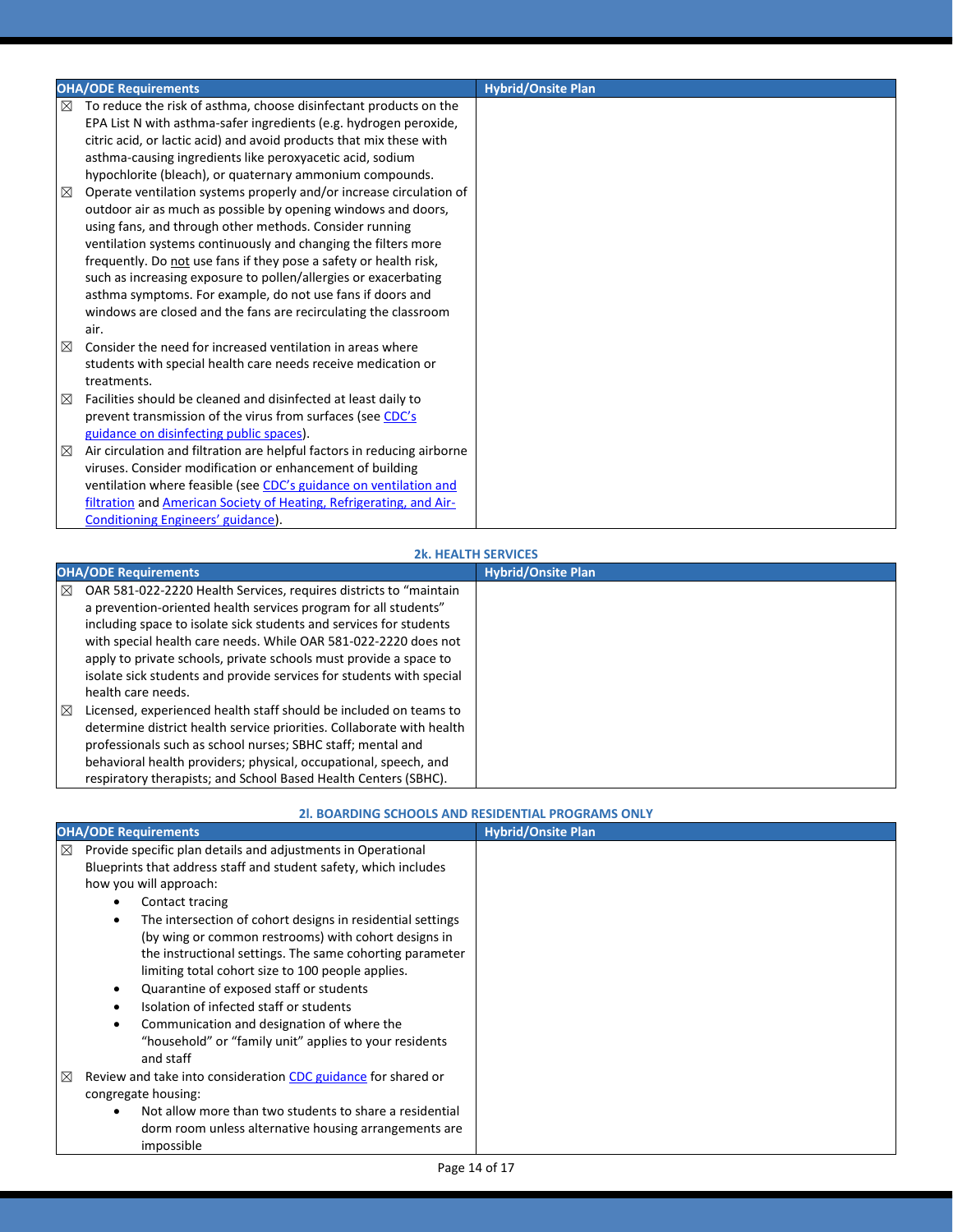| <b>OHA/ODE Requirements</b>                                                                                                                                                                                                                                                                                                                                                                                                                                                                       | <b>Hybrid/Onsite Plan</b> |
|---------------------------------------------------------------------------------------------------------------------------------------------------------------------------------------------------------------------------------------------------------------------------------------------------------------------------------------------------------------------------------------------------------------------------------------------------------------------------------------------------|---------------------------|
| Ensure at least 64 square feet of room space per resident<br>Reduce overall residential density to ensure sufficient<br>٠<br>space for the isolation of sick or potentially infected<br>individuals, as necessary;<br>Configure common spaces to maximize physical<br>٠<br>distancing;<br>Provide enhanced cleaning;<br>$\bullet$<br>Establish plans for the containment and isolation of on-<br>$\bullet$<br>campus cases, including consideration of PPE, food<br>delivery, and bathroom needs. |                           |



# **3. Response to Outbreak**

| <b>3a. PREVENTION AND PLANNING</b>                                                                                                                                                                                                                                                                                                                                                                                                                                                               |                           |  |
|--------------------------------------------------------------------------------------------------------------------------------------------------------------------------------------------------------------------------------------------------------------------------------------------------------------------------------------------------------------------------------------------------------------------------------------------------------------------------------------------------|---------------------------|--|
| <b>OHA/ODE Requirements</b>                                                                                                                                                                                                                                                                                                                                                                                                                                                                      | <b>Hybrid/Onsite Plan</b> |  |
| Coordinate with Local Public Health Authority (LPHA) to establish<br>⊠<br>communication channels related to current transmission level.<br>Establish a specific emergency response framework with key<br>⊠<br>stakeholders.<br>⊠<br>When new cases are identified in the school setting, and the<br>incidence is low, the LPHA will provide a direct report to the<br>district nurse, or designated staff, on the diagnosed case(s).<br>Likewise, the LPHA will impose restrictions on contacts. |                           |  |

**3b. RESPONSE**

|   | <b>3b. RESPONSE</b>                                                |                           |  |
|---|--------------------------------------------------------------------|---------------------------|--|
|   | <b>OHA/ODE Requirements</b>                                        | <b>Hybrid/Onsite Plan</b> |  |
| ⊠ | Follow the district's or school's outbreak response protocol.      |                           |  |
|   | Coordinate with the LPHA for any outbreak response.                |                           |  |
| ⊠ | If anyone who has been on campus is known to have been             |                           |  |
|   | diagnosed with COVID-19, report the case to and consult with the   |                           |  |
|   | LPHA regarding cleaning and possible classroom or program          |                           |  |
|   | closure.                                                           |                           |  |
|   | Determination if exposures have occurred<br>٠                      |                           |  |
|   | Cleaning and disinfection guidance<br>٠                            |                           |  |
|   | Possible classroom or program closure<br>$\bullet$                 |                           |  |
| ⊠ | Report to the LPHA any cluster of illness (2 or more people with   |                           |  |
|   | similar illness) among staff or students.                          |                           |  |
| ⊠ | When cases are identified in the local region, a response team     |                           |  |
|   | should be assembled within the district and responsibilities       |                           |  |
|   | assigned within the district.                                      |                           |  |
| ⊠ | Modify, postpone, or cancel large school events as coordinated     |                           |  |
|   | with the LPHA.                                                     |                           |  |
| ⊠ | If the school is closed, implement Short-Term Distance Learning or |                           |  |
|   | Comprehensive Distance Learning models for all staff/students.     |                           |  |
| ⊠ | Continue to provide meals for students.                            |                           |  |
| ⊠ | Communicate criteria that must be met in order for On-Site         |                           |  |
|   | instruction to resume and relevant timelines with families.        |                           |  |

#### **3c. RECOVERY AND REENTRY**

| <b>OHA/ODE Requirements</b> |                                                                                                                                                                                                                                           | <b>Hybrid/Onsite Plan</b>                                                                                         |
|-----------------------------|-------------------------------------------------------------------------------------------------------------------------------------------------------------------------------------------------------------------------------------------|-------------------------------------------------------------------------------------------------------------------|
| ⊠                           | Plan instructional models that support all learners in<br>Comprehensive Distance Learning.                                                                                                                                                | All drinking fountains have been disabled. Staff and students will be<br>required to have their own water bottle. |
| ⊠                           | Clean, sanitize, and disinfect surfaces (e.g., playground equipment,<br>door handles, sink handles, drinking fountains, transport vehicles)<br>and follow CDC guidance for classrooms, cafeteria settings,<br>restrooms, and playgrounds. |                                                                                                                   |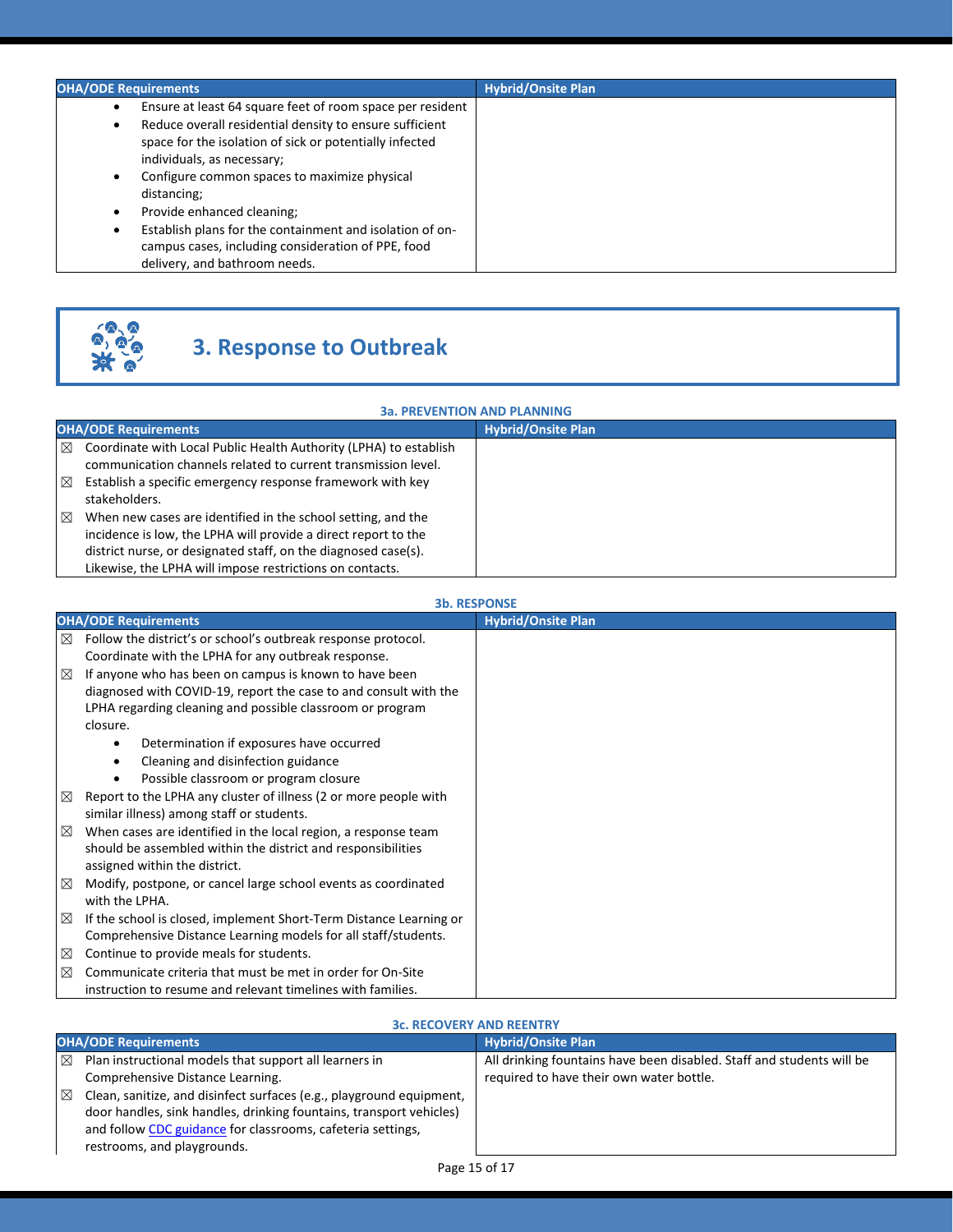| <b>OHA/ODE Requirements</b>                                                                                                                                                                                                          |                                                                                                     | <b>Hybrid/Onsite Plan</b> |
|--------------------------------------------------------------------------------------------------------------------------------------------------------------------------------------------------------------------------------------|-----------------------------------------------------------------------------------------------------|---------------------------|
| $\boxtimes$                                                                                                                                                                                                                          | Communicate with families about options and efforts to support<br>returning to On-Site instruction. |                           |
| Follow the LPHA guidance to begin bringing students back into On-<br>$\overline{\mathbb{X}}$<br>Site instruction.<br>Consider smaller groups, cohorts, and rotating schedules<br>$\bullet$<br>to allow for a safe return to schools. |                                                                                                     |                           |



*This section must be completed by any public school that is providing instruction through On-Site or Hybrid Instructional Models. Schools providing Comprehensive Distance Learning Instructional Models do not need to complete this section. This section does not apply to private schools.*

- $\boxtimes$  We affirm that our school plan has met the requirements from ODE guidance for sections 4, 5, 6, 7, and 8 of the *Ready Schools, Safe Learners* guidance.
- ☐ We affirm that we cannot meet all of the ODE requirements for sections 4, 5, 6, 7 and/or 8 of the *Ready Schools, Safe Learners* guidance at this time. We will continue to work towards meeting them and have noted and addressed which requirement(s) we are unable to meet in the table titled "Assurance Compliance and Timeline" below.



# **Assurance Compliance and Timeline**

**If a district/school cannot meet the requirements from the sections above, provide a plan and timeline to meet the requirement.**